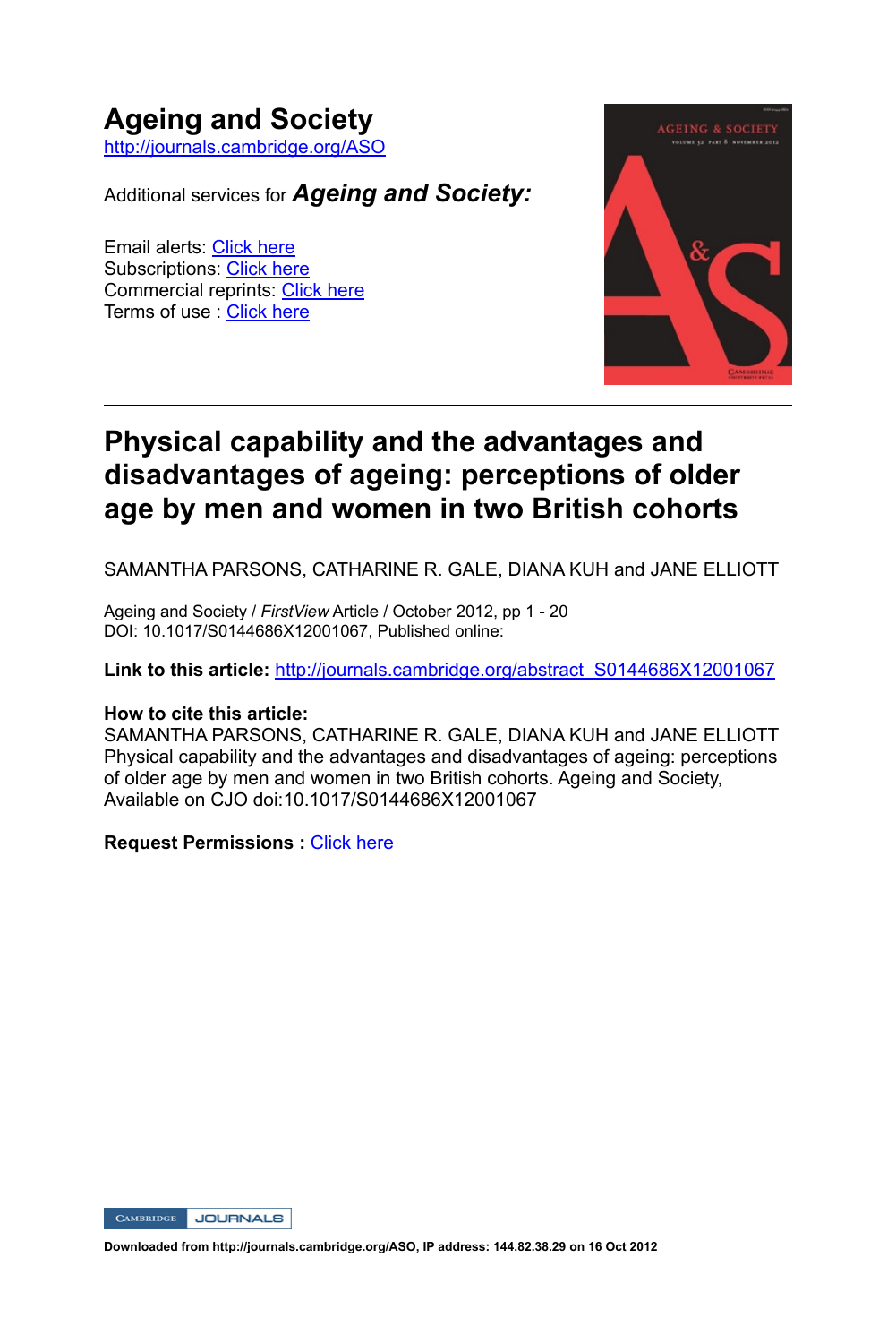#### Ageing & Society, Page 1 of 20. © Cambridge University Press 2012 doi:10.1017/S0144686X12001067

# Physical capability and the advantages and disadvantages of ageing: perceptions of older age by men and women in two British cohorts

## SAMANTHA PARSONS\*, CATHARINE R. GALE†, DIANA KUH‡, JANE ELLIOTT\* and THE HALCYON STUDY TEAM

#### ABSTRACT

In an increasingly ageing society, its older members are receiving considerable political and policy attention. However, much remains to be learnt about public perceptions of older age, particularly the views and experiences of older individuals themselves. Drawing on qualitative interviews carried out with members of two British cohorts ( $N = 6$ o) who have reached the 'third age', this paper discusses perceptions of age, focusing particularly on how perceived advantages and disadvantages differ by respondents' self-reported physical capability. The interviews were carried out in as part of the HALCyon (Healthy Ageing across the Life Course) collaborative research programme. Findings suggest there is some difference in the way older people view aspects of ageing by capability and that although advantages are widely perceived, physical decline and associated health concerns were the overwhelming theme across the conversations. The article concludes by making tentative suggestions to inform the positive ageing agenda and its related policies.

KEY WORDS *–* ageing, capability, cohort, third age.

#### Introduction

Much political and scientific effort has been put into addressing the 'problem' of ageing. The focus is not just on living longer, but on living better (Tulle  $2008$ ). In the United Kingdom (UK) in  $2007-09$ , life expectancy at birth was  $77.7$  years for men and  $81.9$  years for women and for those aged  $65$ , men could expect to live a further 17.6 years and women 20.2 years. However, men could expect to experience  $14.6$  of these years

- † MRC Lifecourse Epidemiology Unit, Southampton General Hospital, Southampton, UK.
- ‡ MRC Unit for Lifelong Health and Ageing, London, UK.

<sup>\*</sup> Centre for Longitudinal Studies, Institute of Education, London, UK.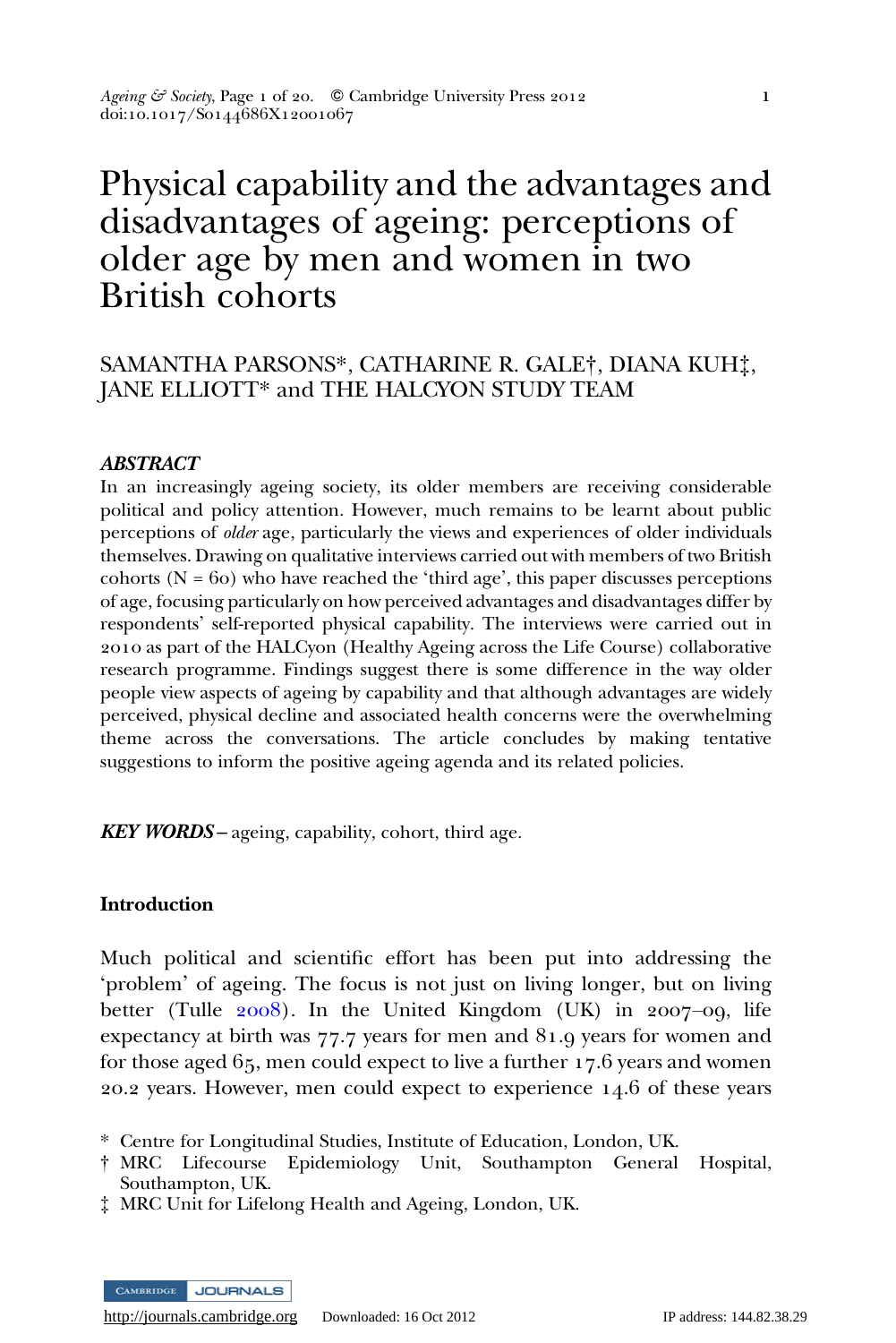with a limiting persistent illness or disability. For women this increased to 17.7 years. Living longer has been achieved, but not necessarily living well for longer (Office for National Statistics  $2010$ ). With the ageing of the babyboomers, the 'ageing well', 'successful ageing' or 'positive ageing' agenda has received renewed interest (Chapman  $2006$ ; Phillipson *et al.*  $2008$ ; Rowe and Kahn  $1987$ ; Scott and Nolan  $2005$ ). Much of this is driven by economic rather than social concerns, in particular, the increasing imbalance in the dependency ratio of the vast majority of Western societies. The dependency ratio is an age–population ratio of those typically not in the labour force – children and adults age  $65$  plus – (the *dependent* part) and those typically in the labour force (the productive part). It is used to measure the pressure on productive population. If the ratio increases due to falling or stabilising birth rates and the size of the older population increases (Eurostat  $2010$ ; Lanzieri  $2006$ ), an increased burden is placed on the productive part of the population to maintain the upbringing and pensions of the economically dependent (Taylor  $2002$ ; The Pensions Commission  $2004$ ) and health care (Suzman, Willis and Manton  $1992$ ; Wanless  $2002$ ). Economic attention is also directed at the new consumer opportunities that have arisen with the changed demands of older age groups, with much market research highlighting their increased buying and negotiation power (see e.g. [www.babyboomer-magazine.com\)](http://www.babyboomer-magazine.com).

However, the 'ageing well' concept has gathered its critics as it excludes certain groups within society, requiring an individual to have access to certain levels of resources, health and active engagement (Biggs  $2001$ ; Holstein 2000) whilst ignoring the diverse ways in which people might perceive they have aged 'well' (Chapman 2005). There remains much to be learnt about how age expectations are constructed, learned and then adapted, at both an individual and societal level when circumstances shift and change (Elder  $1998$ ). The boundaries between the different stages of life are also blurring – for example entrance to the labour market is now often not until a person has reached their early to mid-twenties, both men and women become first-time parents at increasingly older ages and turning is not perceived as old and time to take things easy – and this has an impact on how age is perceived and ultimately how these perceptions are adjusted (Featherstone and Hepworth  $1991$ ; Gubrium and Holstein 2001; Moynagh and Worsley 2009).

At a societal level there remains a substantial mismatch between the negative associations and stereotypes that are attached to older age in the West and the increasing representation of a richly rewarding, positive life following retirement in the media (Lumme-Standt  $2011$ ; McHugh  $2003$ ; Rozanova 2010; Sinding and Gray 2005). At a time when jokes and negative remarks about race and gender have greatly diminished from the public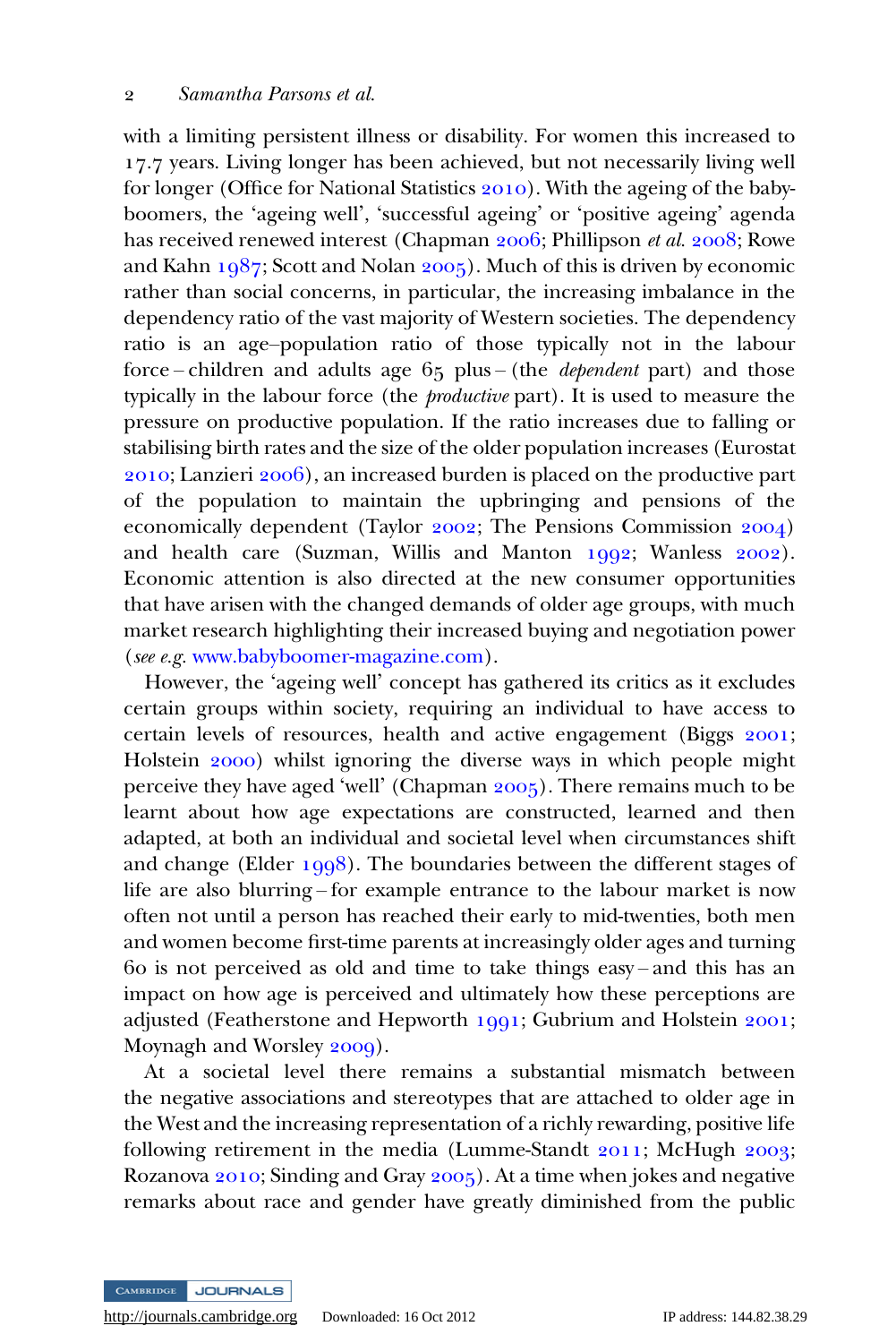arena, at least overtly, ageism is still largely permitted (Kirkwood 2001). These negative social stereotypes mean that few older people identify themselves as old (Itzin  $1990$ ; Jones  $2006$ ), describing getting older as remaining the same person but with a mask of an older person on their face (Featherstone and Hepworth  $1080$ ,  $1001$ ). As highlighted by Scott and Nolan  $(2005)$ , 'there is much to do to boost more positive attitudes both towards and among older members of the population', despite the numerous international and national strategies that have emerged with the growth of the 'positive ageing' agenda (e.g. Andrews  $2002$ ; Dalziel  $2001$ ; Davey & Glasgow 2006; HM Government 2005; World Health Organization 2002).

Retaining good health is widely viewed as the cornerstone to ageing well, and as something individuals should strive to achieve (Crawford 2006). Poor health or 'suffering' disrupts daily life and an individual's ability to manage simple, routine tasks (Black  $2009$ ). As the medicalisation of ageing (Estes and Binney 1989; Moynihan 2011) has taken hold in Western society, ageing is increasingly constructed as a process of inevitable decline with age being an ally of illness, dependence, loneliness and, ultimately, death (Black 200<sub>0</sub>).

However, by going back to writings in Ancient Greece, Gilleard  $(2007)$ shows that the old have always in some way been depicted in a negative light. He discusses how a distaste and often disgust for old age ran as a constant theme in ancient Greece and its literature. An old man was portrayed as someone who has lost the power he used to have  $(e.g.$  Oedipus) and old women were either presented as supportive matronly figures or figures of ridicule (Pratt  $2000$ ). The striking exception to this cultural tradition was Sparta, which was the least literate state in ancient Greece. Respect for age and authority were indoctrinated from an early age (Cartledge 2001). In Sparta, all the young were soldiers and only when they became too old to be in the army did they become eligible, if they survived, to serve on the council of elders, the Gerousia. Once chosen, this was a job for life, one that could only begin after reaching the age of  $60$  (Gilleard  $2007$ ).

Today, it is not so much that there is distaste for old people *per se*, but for people who look old. Being described as old is evidence that a person has not 'aged well' (Torres and Hammarström  $2006$ ; Wolpert  $2011$ ). So, while there is every reason to think that perceptions of the ageing process will be less positive among older age groups and the less capable, it is vital to learn more about how self-perception at a particular life-stage is viewed among those within different capability, age and gender groups. By carrying out interviews with older men and women from two different age groups with differing physical capability, we aimed to explore whether the belief that good health is the cornerstone to healthy ageing is widely held. This research will build

JOURNALS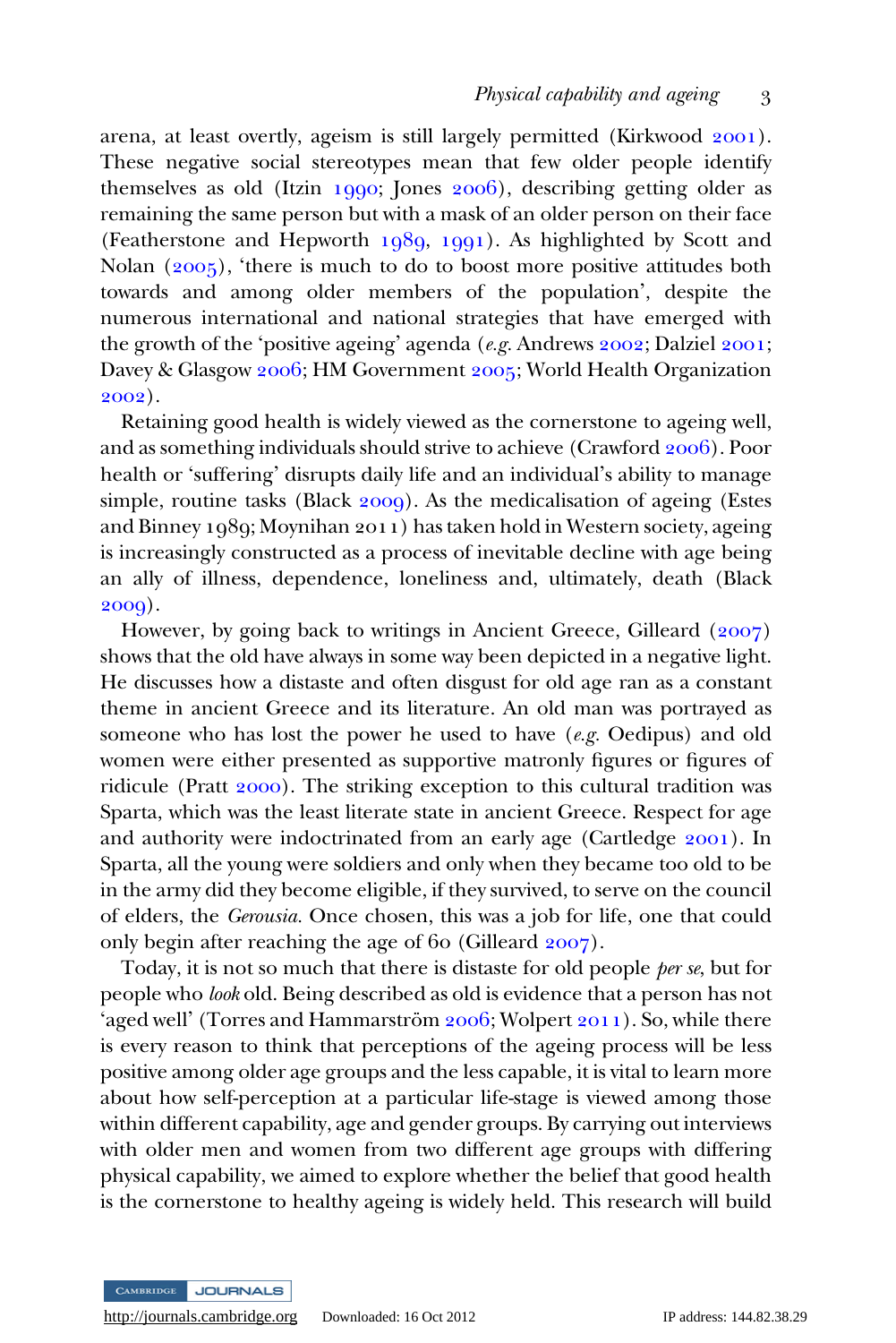on recent findings that show that there is actually great heterogeneity in how the ageing process is viewed within any group of individuals, reflecting different experiences and changing life circumstances (Baltes and Baltes 1990; Scott and Nolan 2005). People are frequently masters at finding meaning and fulfilment in life even in very difficult times, when faced with reduced capability (Thompson  $1992$ ). This adaptability to changing circumstances may be triggered not just by the experiences of older age, but also by poor health, disability and loss of capability over the lifecourse (Brandtstädter and Renner 1990; Brandtstädter and Rothermund 2002).

Drawing on qualitative interviews carried out with sub-samples from two British cohorts ( $N = 60$ ) who have reached the 'third age', this paper discusses perceptions of age, focusing particularly on how perceived advantages and disadvantages differ by respondents' self-reported physical capability.

## **Methods**

## Background to the study

This study is part of the HALCyon (Healthy Ageing across the Life Course) collaborative research programme, which brings together an interdisciplinary group of 23 scientists and nine UK cohort studies to understand different aspects of healthy ageing.<sup>1</sup> There are eight different research strands within HALCyon, each investigating how individual factors such as early development, lifetime health, personality and nutrition, and characteristics of areas in which study members have lived, influence a particular indicator of healthy ageing. Few studies have used qualitative methods to study capability or wellbeing, yet a focus on subjective experiences and beliefs can provide insights not obtainable by quantitative methods alone. The 'Life History and Healthy Ageing' work package within HALCyon carried out qualitative interviews with 30 members of the 1946 British Birth Cohort Study, known as the Medical Research Council (MRC) National Study of Health and Development (NSHD), and 30 members of the older Hertfordshire Cohort Study (HCS) who were born between  $1931$  and  $1939$ . Of the nine available cohort studies, comparable data were available for participants in these two studies as both had carried out a self-completion postal questionnaire on health and wellbeing in 2008-09. For comprehensive details on the background and design of this study, together with some initial exploratory analyses and content of the topic guide, see Elliott et al.  $(2011)$ .

## The data sources

National Study of Health and Development. The NSHD, also known as the  $1946$  British Birth Cohort Study, was the first of the national birth cohort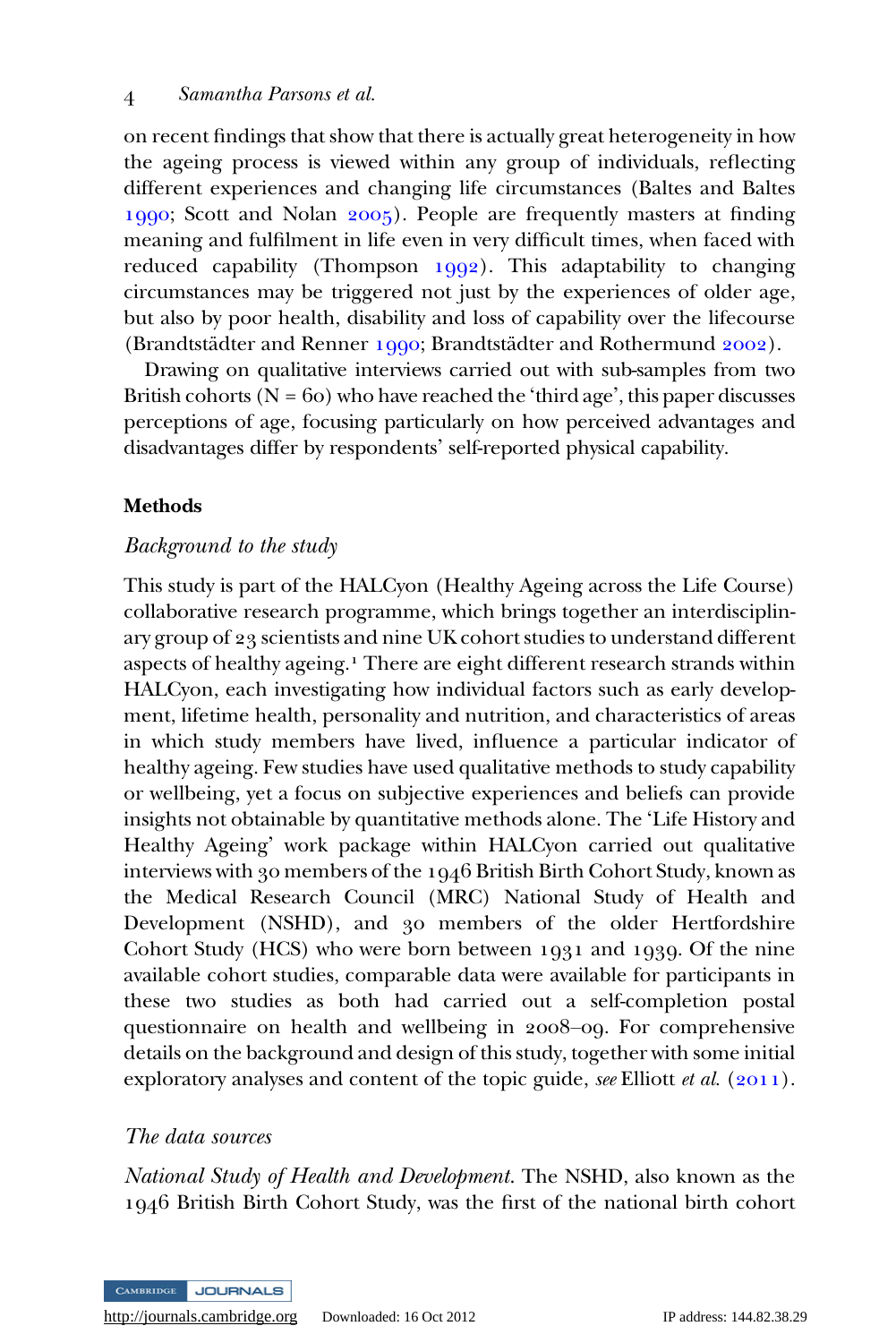studies. The sample was drawn from the first national maternity survey of all the babies born in one week in March in England, Wales and Scotland, which was undertaken to learn about the social and economic costs of childbearing. Funding was secured to follow up  $5,362$  of the single legitimate babies, so far on more than 20 occasions over their life. The focus of the study has shifted to reflect the lifecourse stage of the study members. During childhood, the main aim was to investigate how the environment at home and at school affected physical and mental development and educational attainment. During adulthood, the main aim was to investigate how child health and development and lifetime social circumstances affected adult health and function and its change with age. Now, as respondents reach retirement, the research team is developing the NSHD into a lifecourse study of ageing. For more information on the study, see Wadsworth et al.  $(2006)^2$ , and for an updated profile that outlines the most recent data collection at age  $60-64$  years, see Kuh et al.  $(2011)$ .

Hertfordshire Cohort Study. The HCS is part of a group of unique studies of men and women born in the English county of Hertfordshire between 1911 and 1939. Details on these people's birth weight, early growth and health had been recorded by health visitors as part of a scheme originally set up by Miss Ethel Margaret Burnside in an attempt to improve the survival of infants in the county. In  $1998 - 2004$ , men and women born in Hertfordshire between 1931 and 1939 and still living in the county were recruited to take part in a cohort study to evaluate interactions between the genome, the intrauterine and early postnatal environment, and adult lifestyle in the aetiology of chronic disorders of later life. A description of the setting up of the HCS has been published previously (Syddall *et al.*  $2005$ ). Of 6,099 people invited to take part in the initial survey,  $3,225$  ( $53\%$ ) agreed to be interviewed. In 2008–09, surviving participants were invited to take part in a postal survey. Of 2,689 people approached,  $1,417$  (53%) returned a completed questionnaire to measure how happy or satisfied individuals are with their lives, and provide new information about factors that may affect wellbeing.

#### Analysis strategy

The interview was conducted on the basis of a semi-structured topic guide, which consisted of asking  $34$  questions across six main subject areas. This paper reports on key themes that emerged from analysis of responses to the question 'What are the main advantages and disadvantages of being the age you are?', which was part of the 'Identity and Perspectives on Ageing' section. Figure 1 details the questions included within this section, and their context within the overall interview.

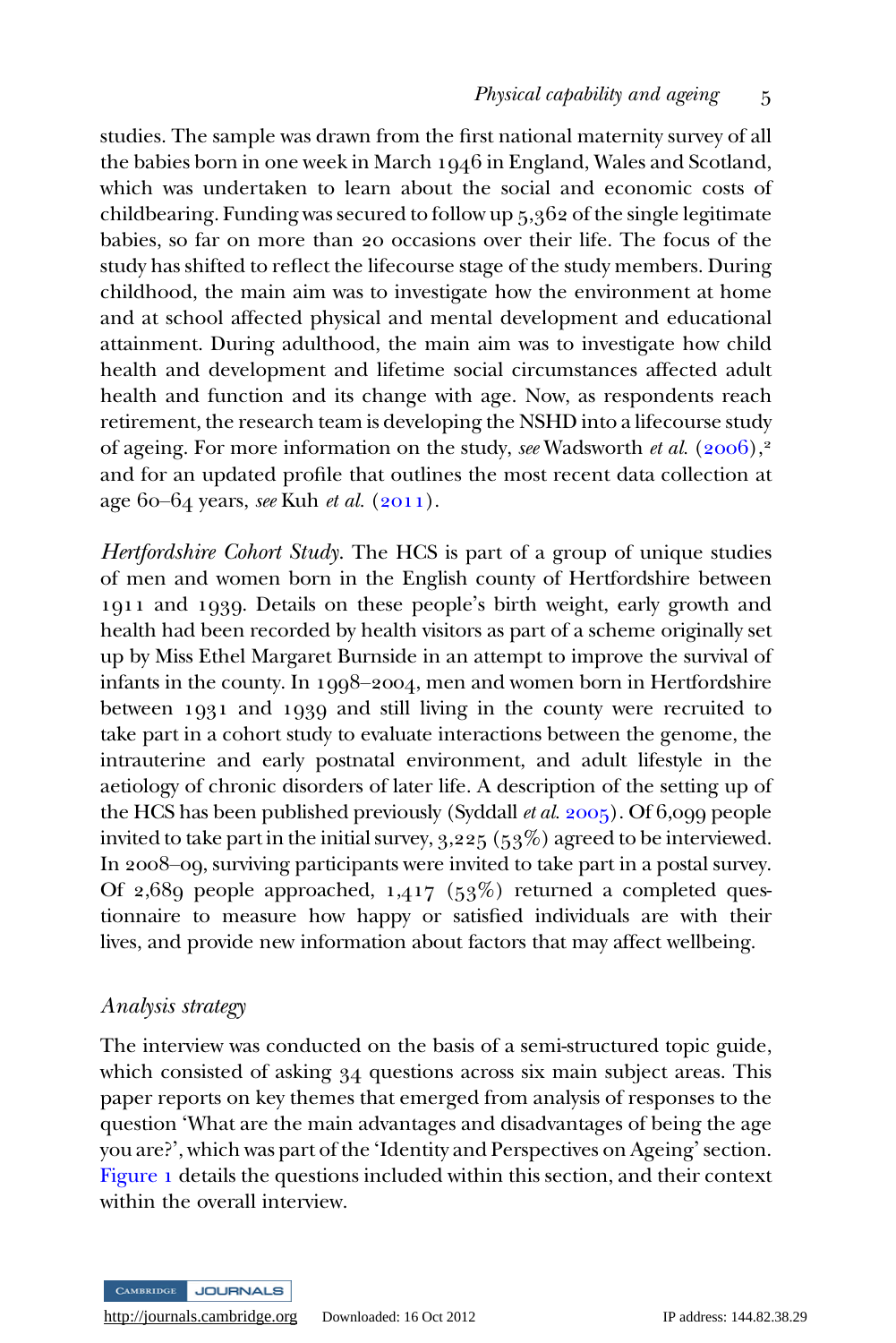

Figure . Questions in the 'Identity and Perspectives on Ageing' section of the interview.

The analyses were carried out across all transcripts after they had been imported into the qualitative data analysis program, NVivo 8.3 In addition to providing an overview of the main issues that arose when asking about advantages and disadvantages of ageing, we focus on exploring differences between individuals with differing levels of self-reported physical capability in the ways they answered this question.

### Physical capability

Eligible participants from each cohort were selected into the qualitative study based on a measure of their physical capability. This was derived using six comparable questions in each study, which were part of a self-completion questionnaire, carried out in 2008–09 in both studies. Table 1 shows the six questions which were part of the Medical Outcomes Study Short Form  $(36)$ Health Survey (SF-36; Ware *et al.* 1993) in the NSHD and the Townsend scale (Townsend  $1979$ ) in the HCS. The two sets of questions had three similar answer categories, which made data harmonisation possible. Responses were summed and scores ranged between  $6$  and  $18$ , with a high score indicating poor capability. For the main sample of respondents with complete information in both cohorts ( $N = 2,253$  NSHD<sup>4</sup>;  $N = 1,416$  HCS), the mean scores were  $8.49$  in NSHD and  $8.61$  in HCS, indicating that physical capability was very much skewed towards 'good' capability. The scores were split into quartiles of the distribution, with scores in the bottom  $(6)$  and top  $(11-18)$  quartile indicating 'good' and 'poor' capability, respectively. Cohort members with scores in the middle two quartiles  $(7-10)$ were classified as having 'average' capability.

CAMBRIDGE JOURNALS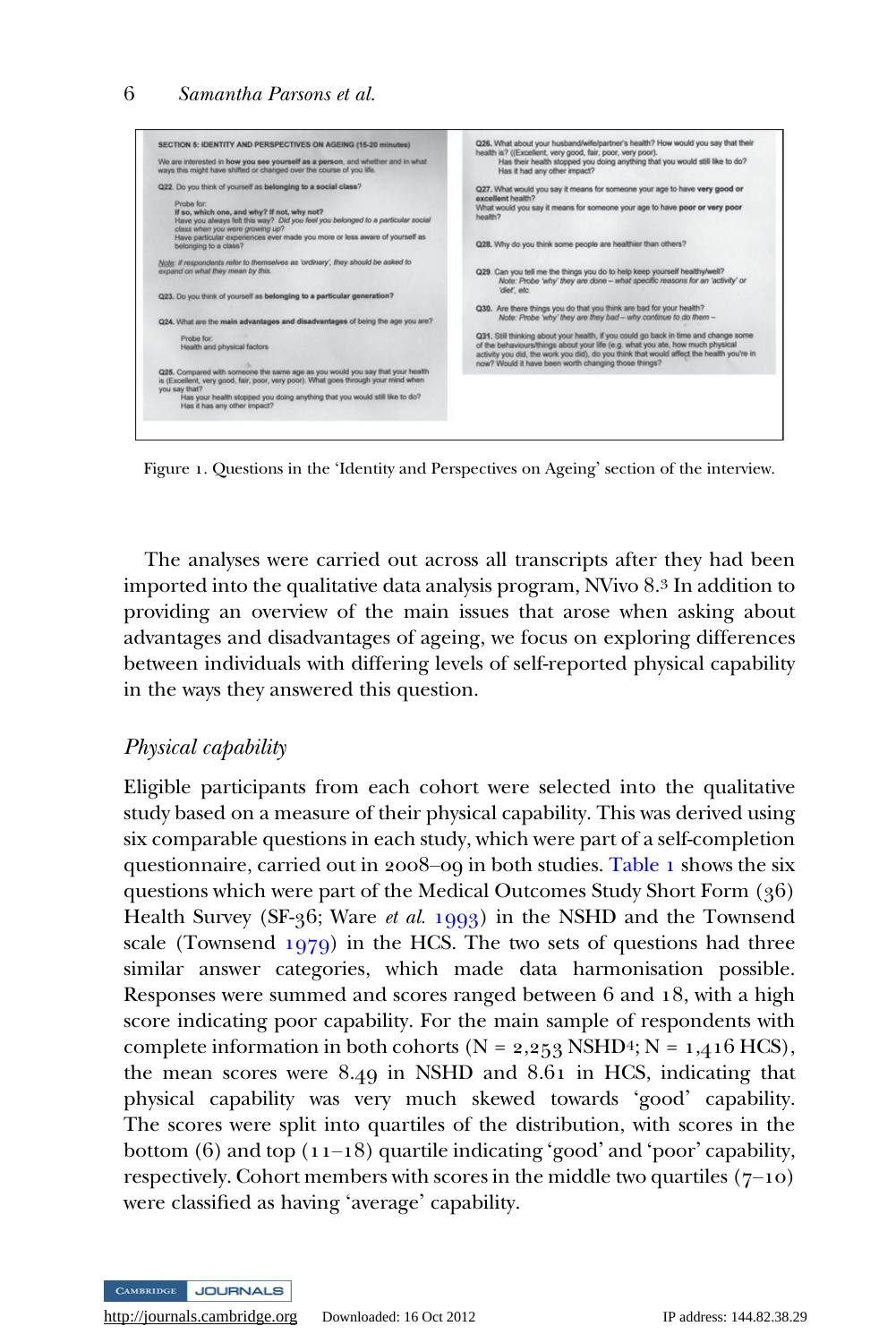| National Study of Health and Development <sup>1</sup>                                                                                                                                                                                                                                                                                                                                                                                                 | Hertfordshire Cohort Study <sup>2</sup>                                                                                                                                                                                                                               |  |  |
|-------------------------------------------------------------------------------------------------------------------------------------------------------------------------------------------------------------------------------------------------------------------------------------------------------------------------------------------------------------------------------------------------------------------------------------------------------|-----------------------------------------------------------------------------------------------------------------------------------------------------------------------------------------------------------------------------------------------------------------------|--|--|
| 1. No, not limited at all<br>2. Yes, limited a little<br>3. Yes, limited a lot<br>• Bathing and dressing yourself<br>• Bending, kneeling or stooping (similar to cutting toe)<br>nails?)<br>• Moderate activities (moving a table, vacuuming,<br>bowling or playing golf)<br>• Vigorous activities such as running, lifting heavy<br>objects, participating in strenuous sports<br>• Climbing one flight of stairs<br>• Lifting or carrying groceries | 1. No difficulty<br>2. Yes, some difficulty<br>3. Yes, unable to do alone<br>• Washing down<br>• Cutting toe nails<br>• Doing heavy housework<br>• Running to catch a bus<br>• Going up or down stairs<br>• Going shopping and carrying a full<br>basket in each hand |  |  |

### $T$ ABLE 1. Physical capability questions

Notes: 1. Questions are part of the Medical Outcomes Study Short Form (36) Health Survey  $(SF-36; Ware \text{ et al. } 1993)$ . 2. Questions are from the Townsend scale (Townsend 1979).

### Timing of interviews

An equal number of respondents from within each of the three capability groups were initially invited for interview. All HCS cohort members, by definition, lived within Hertfordshire, the sub-sample of NSHD cohort members were drawn from those who lived in Scotland or London and the South East.<sup>5</sup> An equal split by capability was achieved in the HCS sample, with ten interviews being carried out in each capability group. There was a bias towards 'good' capability in the NSHD sample (six poor, 12 average, 12 good), which reflected a higher non-response rate among those with 'poor' capability and the reduced numbers with 'poor' capability available for selection.<sup>6</sup> All interviews were carried out between March and September 2010. The NSHD cohort members were  $64$  years of age at the time of their interview; HCS cohort members were aged between  $71$  and  $79$  years, mean age  $74.7$  years. The interviews averaged around two hours, though there was much variability in length.

### Physical capability and social disadvantage

Previous analyses of the main quantitative datasets for both studies have provided much support for the links between poorer health or wellbeing and social disadvantage (e.g. Birnie et al. 2011; Strand et al. 2011; Syddall et al.  $(2000, 2010)$ . Table 2 (based on the participants from whom we drew our sample for the present study) shows that in comparison to respondents with good or average capability, more respondents with poor capability had left full-time education at an earlier age, had a father who worked in a partly skilled or unskilled occupation, or they themselves worked in a partly skilled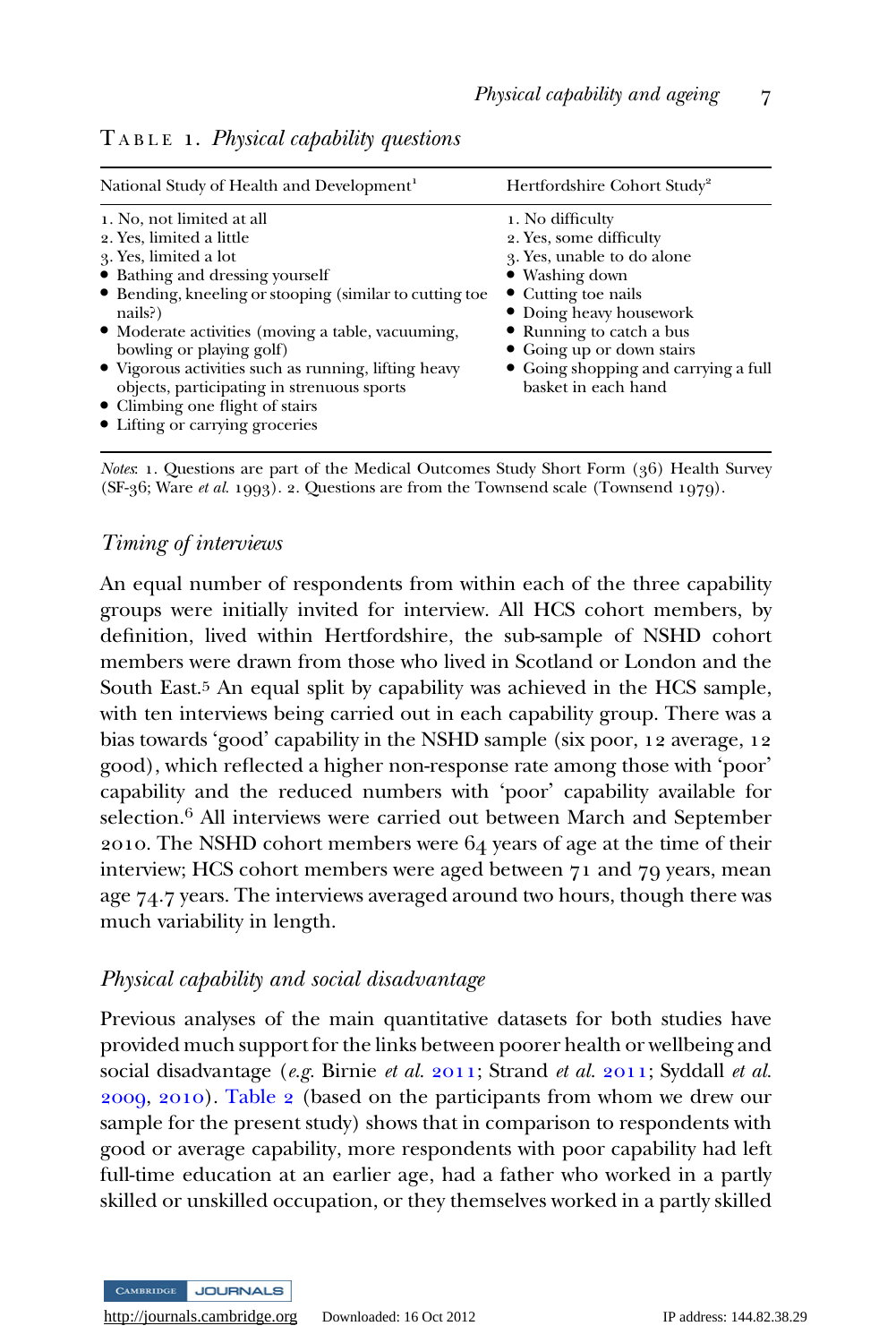|                             | <b>NSHD</b> |               |             | <b>HCS</b> |             |             |  |
|-----------------------------|-------------|---------------|-------------|------------|-------------|-------------|--|
|                             | Poor        | Average       | Good        | Poor       | Average     | Good        |  |
|                             | Percentages |               |             |            |             |             |  |
| Father social class I or II | 17.3        | 27.5          | 28.2        | 8.7        | 9.2         | 11.4        |  |
| Father social class IV or V | 29.3        | 23.4          | 20.6        | 39.8       | 35.6        | 27.8        |  |
| Left education by age $15$  | 59.0        | 41.2          | 38.5        | 68.7       | 63.4        | 58.5        |  |
| In education $18+$          | 23.5        | 26.1          | 27.4        | 3.2        | 7.2         | 7.9         |  |
| Own social class I or II    | 35.2        | 51.6          | 50.9        | 26.8       | 36.7        | 39.5        |  |
| Own social class IV or V    | 19.5        | 12.4          | 9.8         | 22.4       | 16.8        | 10.6        |  |
| Home owner                  | 84.0        | 92.8          | 92.3        | 71.1       | 86.2        | 89.8        |  |
| Rent home                   | 16.0        | 7.2           | 7.7         | 28.9       | 13.8        | 10.2        |  |
| N (variable dependent)      | $452 - 545$ | $1,091-1,189$ | $458 - 507$ | 286–301    | $652 - 695$ | $349 - 371$ |  |

T ABLE . Characteristics of the National Study of Health and Development (NSHD) and Hertfordshire Cohort Study (HCS) cohorts by physical capability

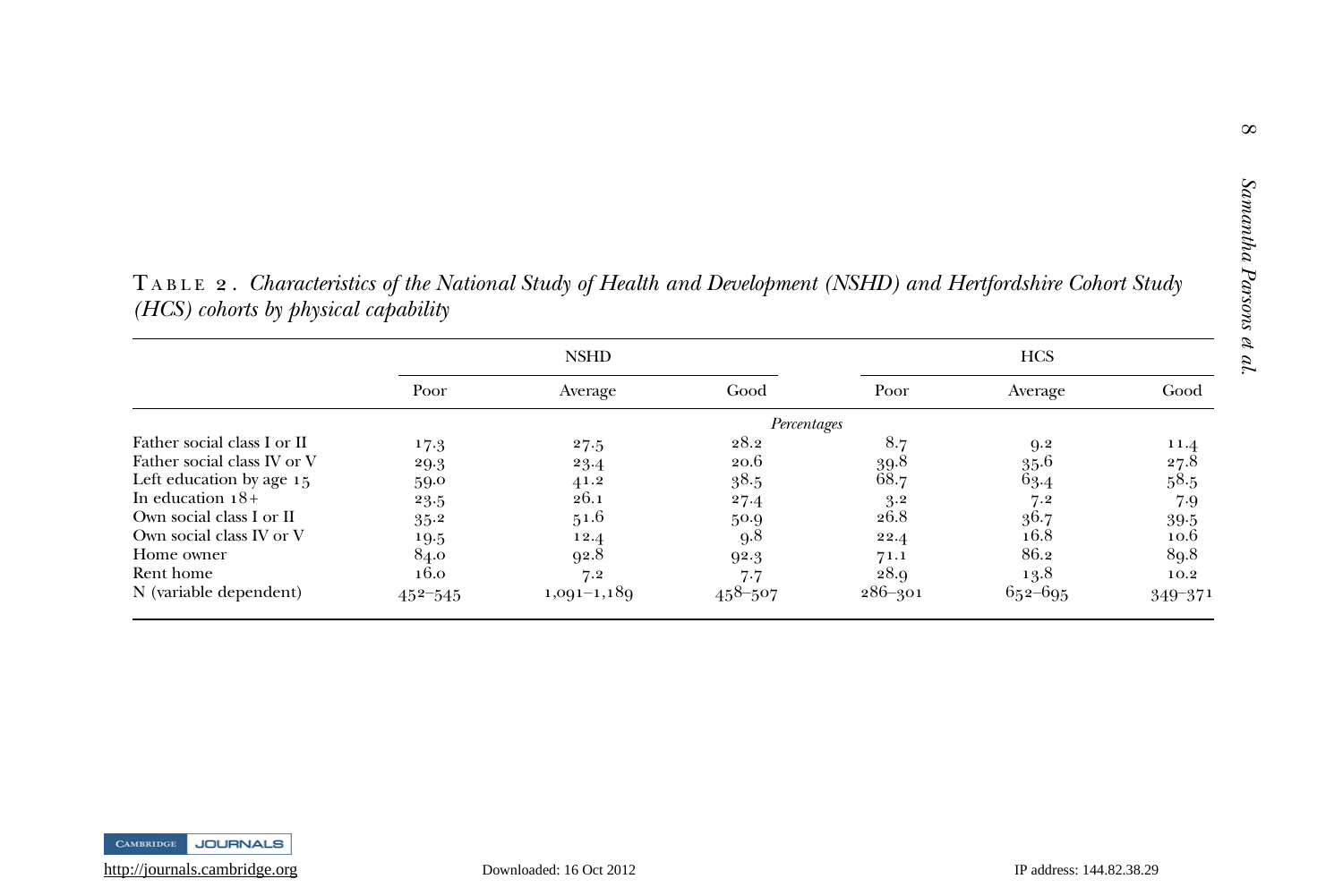or unskilled occupation in the later stages of their working life. More of those with poor capability also lived in rented accommodation. Among the 60 participants in the qualitative study, the same patterns were in evidence. For example, five of the 15 participants who were interviewed with poor capability lived in rented accommodation compared to none of the respondents with good capability. When looking at how participants discuss disadvantages of ageing, it is important to bear in mind the wider context of their life and its relationship with their self-reported physical capability.

#### Findings and discussion

The aim of the qualitative, biographical interviews was to help us understand more about capability, wellbeing and ageing from an individual or lay perspective. This paper has focused on reporting the impact physical capability had on responses given by two groups of older respondents in the 'third age' of their life to the question 'What are the main advantages and disadvantages of being the age you are?' Respondent quotes are used throughout to illustrate some of the key findings, with the unique number assigned to each respondent included after each quotation. A number starting with a 'D' indicates the respondent is a member of NSHD, a number starting with an 'H' indicates membership of HCS. For descriptive purposes the numbers of respondents discussing specific issues are also provided.

The advantages and disadvantages expressed by the respondents in the two cohorts will be discussed in turn in detail. What was immediately apparent from the transcripts, however, was a disjuncture between the way individuals perceive the ageing process and the upbeat messages of freedom and new opportunities that are delivered by the 'positive ageing' theorists, such as Laslett  $(1080)$  who sees the 'third age' as a time of great fulfilment, or indeed, as the very pinnacle of life. The question asked respondents to think about the advantages first, so it was no surprise that two-thirds of all respondents began their answer to the question in a positive light, with such comments as 'I've learned a lot, I've seen a lot'  $(Doo4)$ . However, a third began their response in a more negative light, with comments centred around feeling old, physical and health decline or on not perceiving any advantages to do with age: 'I don't know what advantages there are...'  $(Hoq)$  or 'Well, is there an advantage to being  $64$ ?' (D $oq$ ).

Responses to this particular question, and indeed others throughout the whole interview, suggest that ageing and getting 'old' is associated far more in people's minds with illness and decline than it is with freedom and new opportunities. The freedom discourse was undeniably apparent in the interviews, in different guises and contexts, but the main thread throughout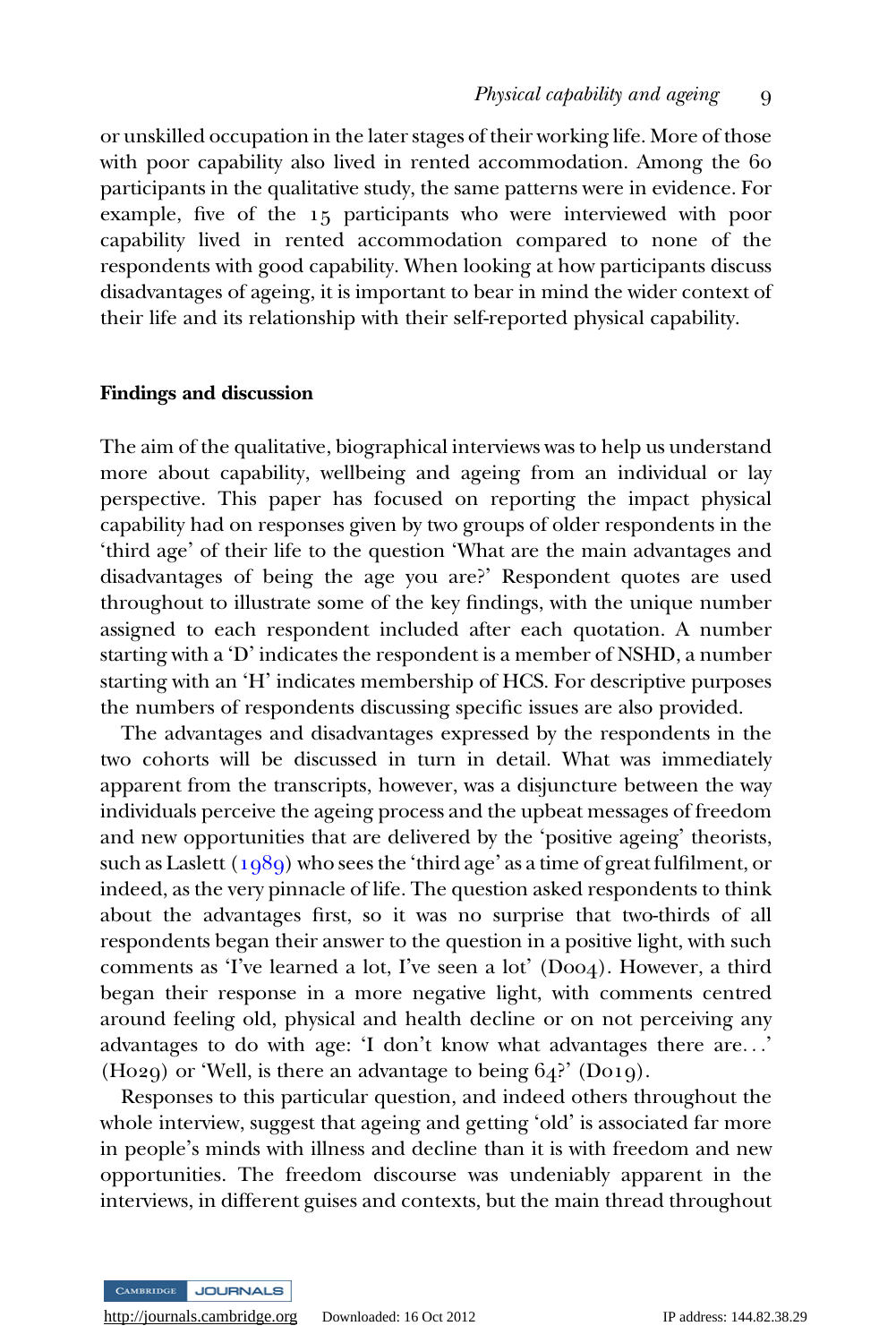centred on physical decline and the ageing body. Those with poor capability were no more likely to focus on the disadvantages of age *per se* in comparison with responses from those with good capability, but there were differences in which particular aspects of life were perceived as either an advantage or disadvantage.

## What are the advantages of being the age you are?

The most often cited advantages across all interviews were financial security or being free from financial worries ( $22$  out of 60 interviews), having life experience (16), freedom to do what you want when you want (15), enjoying grandchildren and family  $(11)$ , being in good health (ten), having a bus pass (nine) and more leisure time (nine), not working (eight). Individual cohort members also mentioned being more tolerant, feeling more confident in who you are and less need to do things that you do not really want to do, and feeling respected by others as advantages of their age.

Financial security, being comfortable or free from money worries was the single most cited advantage, mentioned equally by respondents irrespective of physical capability, age or gender. However, this did embrace different perspectives, from an acknowledgement of certain 'benefits', 'You get the old age pension and you get your heating allowances and my husband gets his care allowances, so they're all advantages for the elderly'  $(Ho16)$ , 'I'm lucky in as much as I've got a good pension, I've got no money worries'  $(Do11)$ , to feeling better off than at any other age previously as financial commitments and obligations had ceased or at least decreased. 'I'm very fortunate that, in a sense, I'm better off financially than I've ever been in my life...'  $(H<sub>028</sub>)$ .

The value of the years lived, be it in terms of experience, confidence or tolerance, came across in many of the interviews. Life experience and being wiser with age – '(Laughs) Obviously you're a bit wiser obviously aren't you? The older you get the wiser you are'  $(Ho<sub>13</sub>)$  – was mentioned by more respondents with good capability and featured the least in conversations with respondents who had poor capability. Likewise, feeling 'lucky' or 'fortunate' about some part of their life was mentioned by seven respondents, but by just one with poor capability. Ten respondents overall, but notably by six with good capability and just one with poor capability, mentioned having good health as an advantage.

The advantage of age, in terms of providing more freedom and scope for spontaneity was mentioned by both women (nine) and men (six). As one woman said:

Well, I think that a lot of advantages for me is in the simple fact that you can almost do what you want to do without any ties. So if you want to do absolutely bloody nothing,

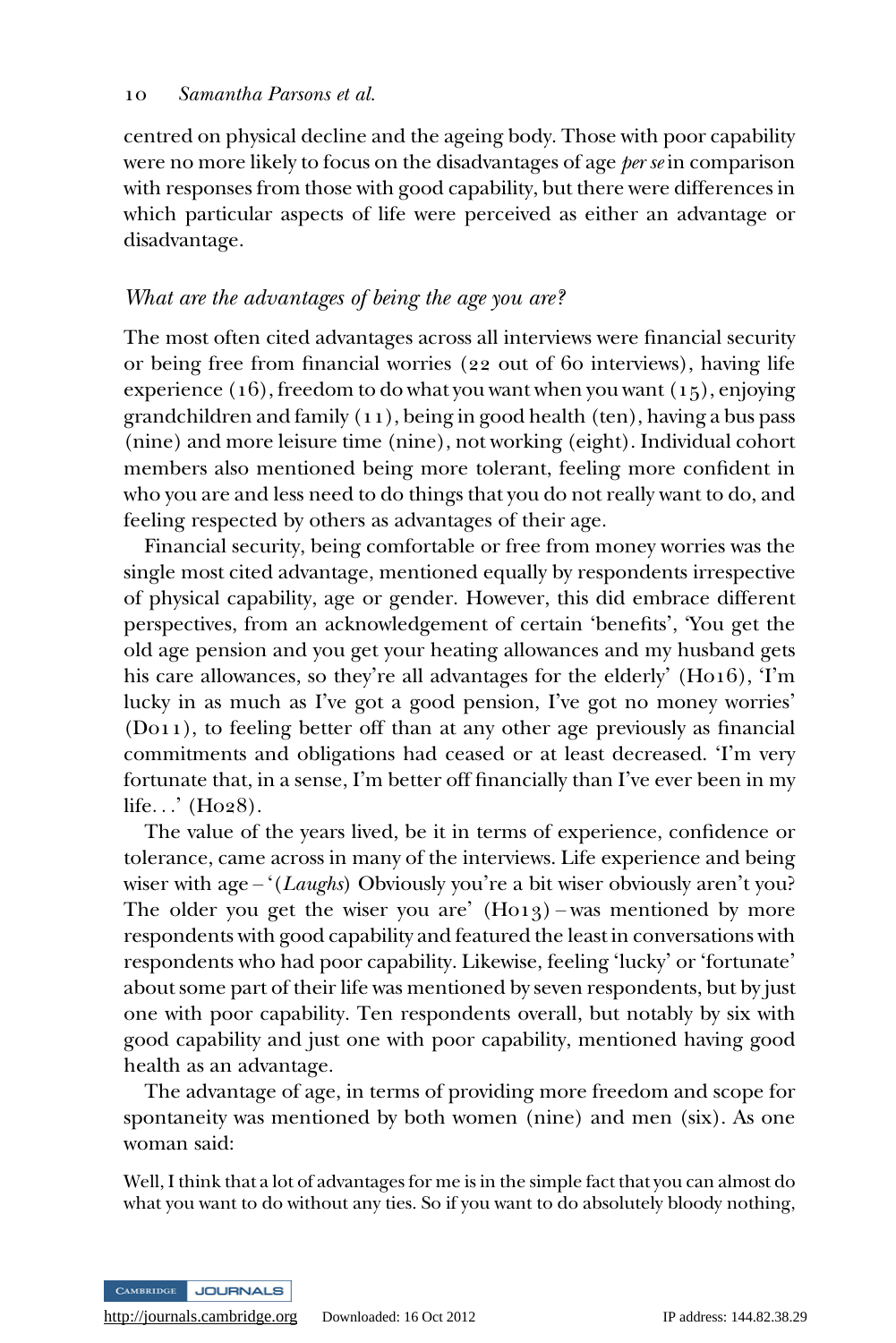or (laughs) watch the whole second week of Wimbledon, that is my entitlement to do that...  $(Do<sub>2</sub>8)$ 

Having more leisure time and an appreciation of the 'now' was also valued by a number of respondents (five men and four women), but more by those with better capability, being mentioned in just one interview with a respondent with poor capability. Conversely, older men with (somewhat) diminished physical capability were, however, most likely to speak of the benefits of not working or being retired from work, 'Plus side, it's nice not to be in the rat race'  $(Ho17)$ . Just one respondent who had good capability specifically mentioned not working as an advantage.

More women than men, particularly those in their sixties, mentioned the enjoyment of grandchildren and family, 'Having time to be with grandchildren if you're lucky enough to have them' (Doo8). This was mentioned less by respondents in their seventies which could reflect that their grandchildren were now no longer young children and had perhaps moved away from the area they grew up in for education, work and also family formation or disruption reasons. It should be remembered that all of the respondents in their seventies in the HCS cohort still lived in the same area in which they had been born. Fewer respondents with good capability mentioned grandchildren as being an advantage, perhaps reflecting that they were able to have a more active social life with friends.

More women in their seventies mentioned the advantage of having a bus pass, 'Well having a bus pass is a great advantage'  $(Ho11)$  or 'The main advantage, can travel on the bus everywhere, that's one main one (laughs)' (H026). Fondness for the bus pass among older women could be their only way to get around – either because they did not learn to drive when younger or they did not own a car due to the expense or that they had given up driving due to age-related impairments. However, it could also reflect a liking for public transport to help avoid problems of congestion and parking in town centres, etc. Fewer respondents with good capability raised the advantage of having a [free] bus pass, perhaps because they had more financial resources at their disposal to help them get around. (Refer to Table 1 for the relationship between socio-economic indicators and physical capability.)

Given the differences in how people age, it is important for all parts of society, and policy makers in particular, to acknowledge that the freedom and opportunities that come with life free from paid work and, possibly, reduced family and other commitments are not, however, available to all. As in all stages of life, take up of opportunities is very dependent upon resources – health, financial or otherwise. As such, the successful ageing agenda can therefore penalise or stigmatise those who are unable to fulfil the criteria of staying healthy, consuming new lifestyle products, having long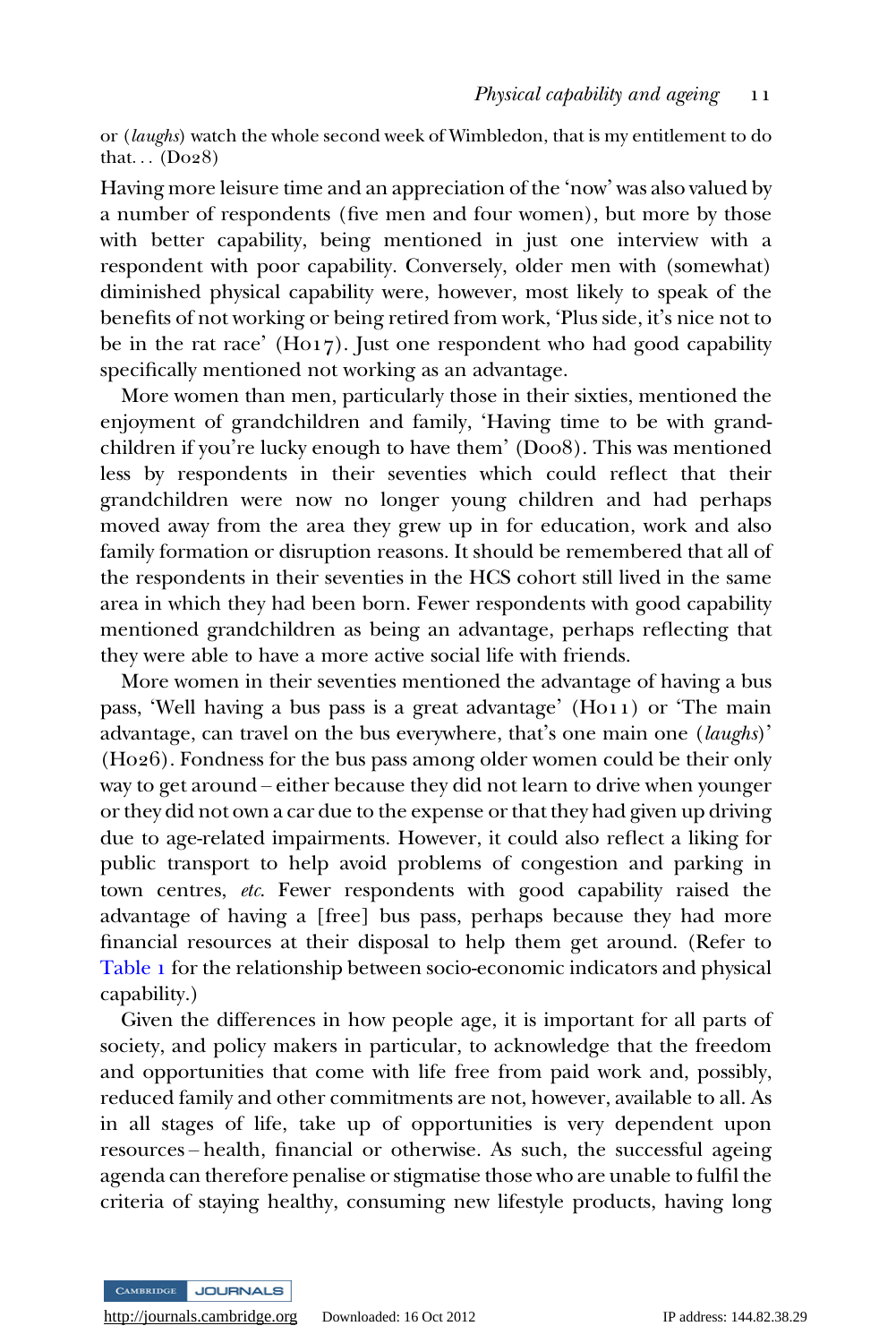and extended holidays, learning new skills, *etc.* (Chapman  $2005$ ; Katz  $2008$ ; Laliberte Rudman  $2006$ ).

## What are the disadvantages of being the age you are?

The overwhelming disadvantage that people perceived, mentioned in  $41$  of the 60 interviews, was general physical decline, slowing up and being less able to do things than previously. Other specific disadvantages mentioned were being closer to dying  $(12)$ , having less energy and feeling tired  $(11)$ , problems with joints and arthritis  $(11)$ , not being respected and being treated as 'old' (six), fear of the future in terms of unknown health problems (five), being left behind as friends and family die off (five) and having a poor memory (five).

Given the vast body of literature on the subject, it was no surprise that physical decline featured in two-thirds of the conversations on the disadvantages of ageing. It was discussed by participants across capability groups, even among the physically very able who spoke about decline in general and not of specific personal problems, 'old age doesn't come alone, hmmm, it brings with it all sorts of physical reductions' (Doo2). Comments on physical decline embraced awareness of an increasing number of general aches and pains, 'well, you do seem to get more aches and pains than when you're younger' (Hoo8), restrictions on what can be achieved, 'you can't do the things that you'd like to do ... You think you can do them, you try and do them but the body lets you know' (H030) and having a slower recovery rate, 'I slipped over twice in that icy weather before Christmas and pulled the same muscle twice (laughs). So it's, for instance that's not fully recovered yet, I don't know if it ever will' (Hoo3). The younger NSHD respondents and, in particular the younger women, also spoke of having less energy and feeling tired, 'and I do get very, very tired'  $(D\alpha 26)$ , but this was not always seen as a problem *per se*, 'if you get tired, you just have a little nap, don't you?' (D025).

The conversations gave recognition and support for the view that whilst being old was alright, looking old or physically infirm was not acceptable (Carrigan and Szmigin 2000; Karpf 2011; McDaniel 2005), and that this was in fact also associated with the withdrawal of respect and of being treated as a fully paid up member of society. In the words of one participant:

I have noticed though, definitely, that if you walk with a limp, or you've got a crutch, or you have a wheelchair or something like that, or you have one of these noddy-head things that older people tend to get, that all the respect goes immediately and they think you're a bloody idiot just because you're older. And I fear that.  $(Doo2)$ 

It was those with better capability who feared or worried about the impact of future health problems, 'I just hope, you know, it doesn't get much worse really...' (H $\alpha$ 27) and 'it's a bit frightening the prospect of losing my

JOURNALS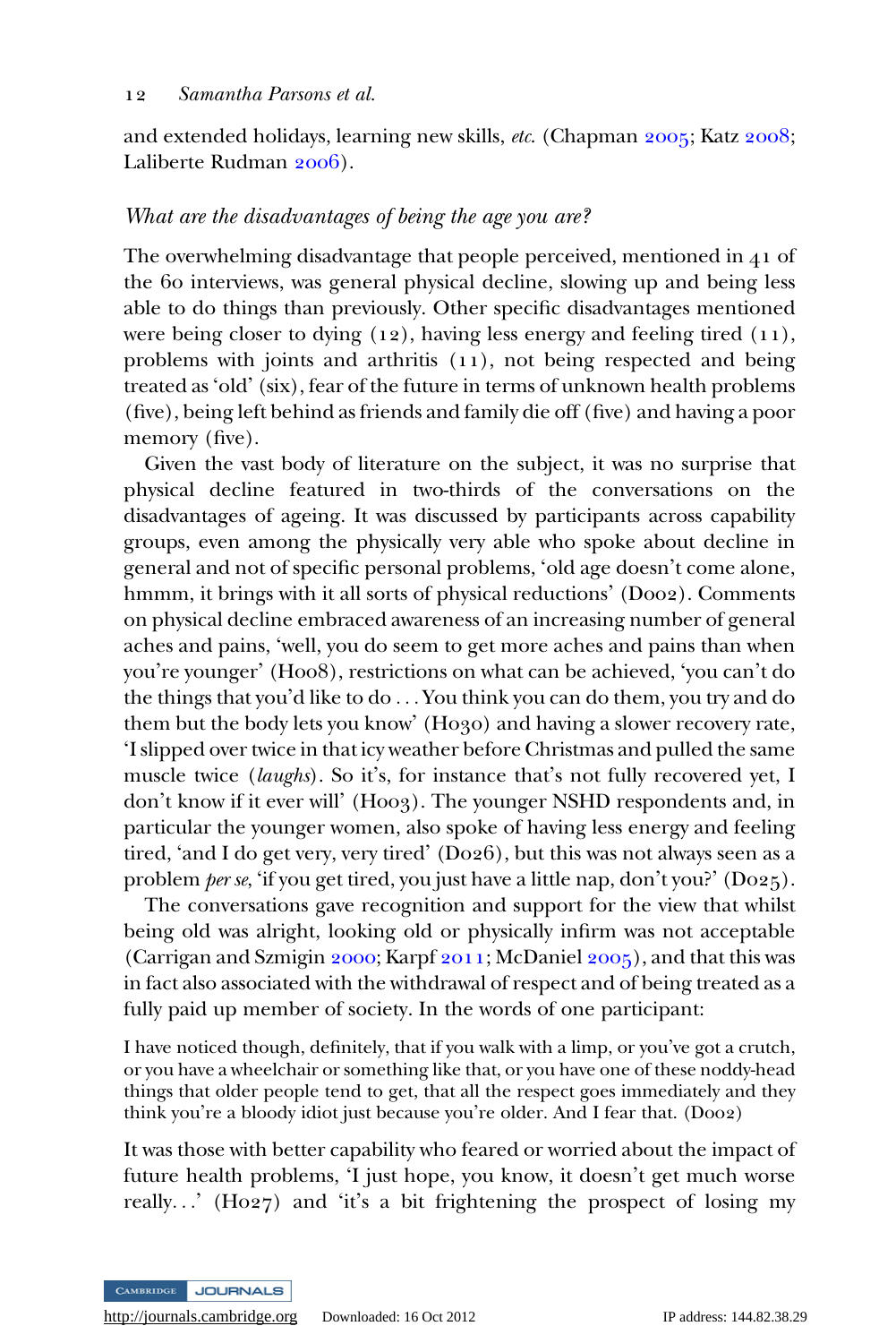mobility' (D016), whereas 'future' problems were not mentioned by any participant with poor capability. This suggests that once physical decline goes beyond normal 'wear and tear', health concerns and any associated lifestyle changes had already materialised and were thus a present worry. In the words of Ho19:

No. I don't like it ..., it's very difficult to cook. I can't crack an egg or –, and I have to eat with a spoon and a fork –, he [husband] keeps wanting us to go out to eat, but, I, you know, I feel a bit self-conscious really...

Arguably, when faced with a real health concern or challenge, the future is not a major focus. When an individual is battling cancer or negotiating the health care needs of a partner with dementia, worries centre on getting through the next stage of treatment or the next week. It is almost a luxury to be worried about what might happen in a few years' time.

In terms of specific physical restrictions, problems with knees, hips and/or arthritis were mentioned by six of the respondents with poor capability, 'the knees are a bit of a problem, I can't bend down very easily and I find a job getting up and down stairs and that sort of thing'  $(Ho<sub>11</sub>)$ . This compared to just one respondent who had good capability, which provided some clear validation for the measure of self-reported physical capability used to select and classify the respondents in this study.

Diminished mental capacity was not directly referred to in many conversations, and was not talked about by anyone with poor physical capability. It was sometimes spoken of quite lightly, 'I can't run anymore and I forget things'  $(Ho<sub>14</sub>)$ , but also with some fear over what the future might be like with a changed mind:

So, I won't have the ability to do what I've been able to do or have the control, the mental control maybe over the things that I've been able to do in the past. And that is going to be an issue because I've always been very much, I believe, in control of what –, situations and when I'm not that is going to be difficult to deal with I would have thought.  $(D)022)$ 

The mismatch between the age participants felt and their actual age 'I mean, I'm  $64$  but inside I'm  $46'$  (D015), and how others perceived them was a repeated theme across conversations irrespective of capability, 'But you see, I'm not 21 anymore, I'm not supposed to do those sort of things, you're not supposed to do them when you're  $77$  they tell me and you've had heart attack (both laugh)' (H030). However, very few expressed a desire to be young – rather that they did not feel they were old and wanted more 'good' years free from debilitating health concerns. This was not related to capability, and could perhaps in some way partially reflect the growing number of older role models that have a visible presence in many facets of our lives, for example, Dame Joan Bakewell, Sir Trevor McDonald, Fauja Singh (oldest

JOURNALS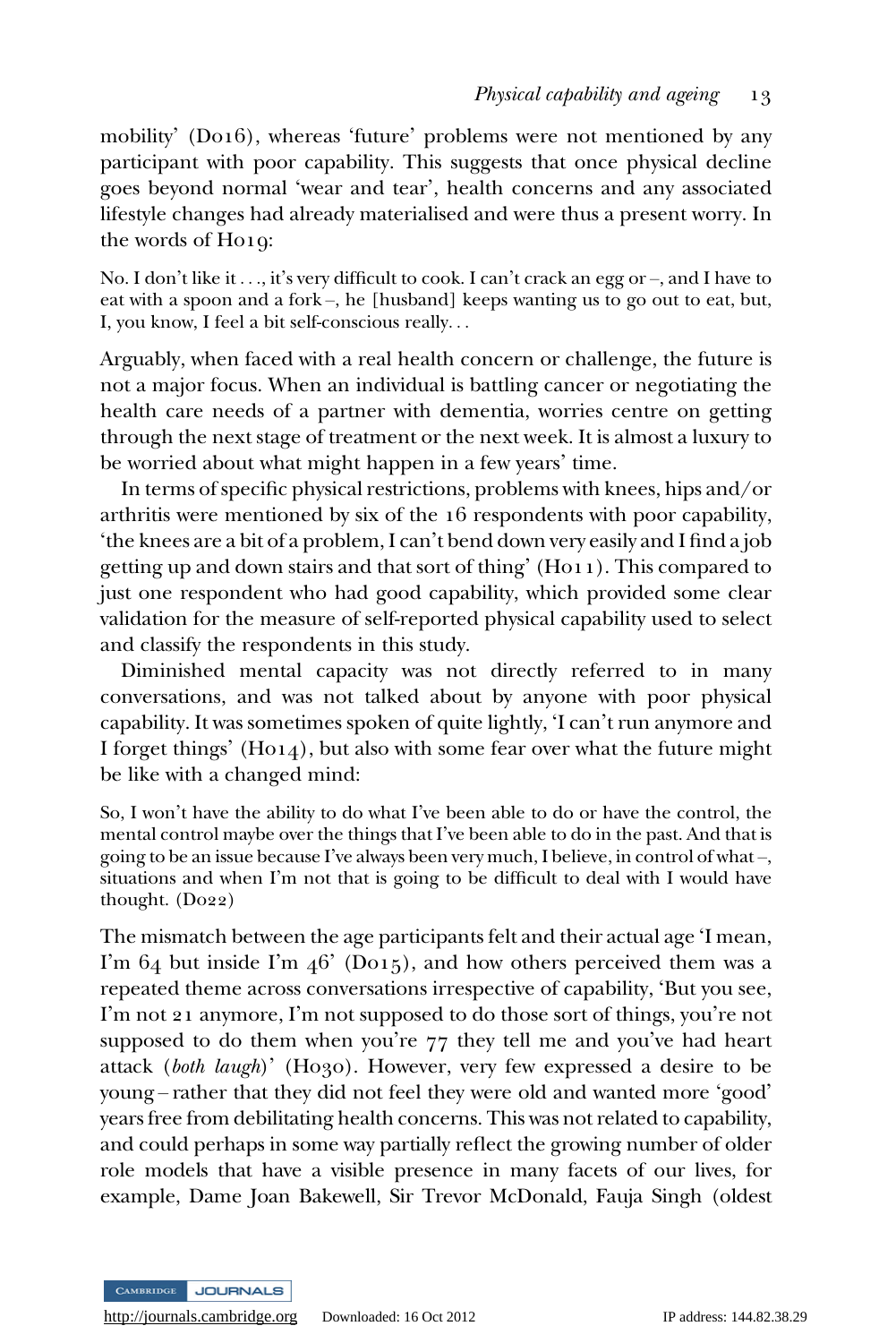marathon runner), Daphne Selfe (oldest model). Older HCS members expressed a dislike for being treated as 'old', 'well once you've hit  $\tau$ o I think everybody looks –, oh poor old soul, can I help you?'  $(Ho<sub>14</sub>)$ , which supports the view that no-one in the third age really considers themselves as old, and are not treated as old by others unless they are perceived to have aged 'badly' and succumbed to a health problem (Torres and Hammarström 2006). It seems that it is with the advent of health problems that older members of society enter the 'fourth age', the 'oldest old' or the final stage when aged  $80+$ , when they are no longer in the active pensioner phase of their lives.

Dwelling on age itself when more of life lies in the past than the future can, obviously, be dispiriting: 'and old age is associated with you know, disease, dementia and death and none of those are very nice to think about or going through. So that's very negative, you know'  $(Do17)$ . Respondents with poor capability were the most likely (five of  $16$ ) to mention their own mortality, of being and feeling closer to dying. This was expressed in a number of ways, such as an acknowledgement of time passing and the age that had been reached, 'I can't believe it. It seems no time at all since I was doing all these other things, that I left school, the years are just gone. I can't believe I'm  $64$ , I'm not  $64$ , I can't believe it' (Doo<sub>4</sub>), and recognition that time in the future was limited:

I'm closer to dying, you know, I mean please God I live another 20 years ... I'm  $65$ , three score years and ten the bible tells me so I'm only five years away from popping off there, so –, but say, the way things are, the average age is  $80$  plus so... (D $0.18$ )

Five respondents also talked of having a reduced network as friends and family members start to die off, though this was not related to physical capability: 'One of the disadvantages is you look around and you see all your friends going down like nine pins, with this illness or that illness, and you think, oh dear' (H028) and 'You know, half the people I knew are dead'  $(Do18)$ .

But perhaps, as ever, it all depends on outlook. In the words of one respondent:

If you're prepared to sit down on your backside and give in to old age, you'll not get any place. And being old is something I'll not give in to. It's a challenge being old.  $(D)$ 

### Conclusions and key messages for the positive ageing agenda

This research on the perceptions of age among two older age groups with different levels of physical capability has shown that ageing and getting 'old' was associated far more readily with aspects of physical decline than it is with

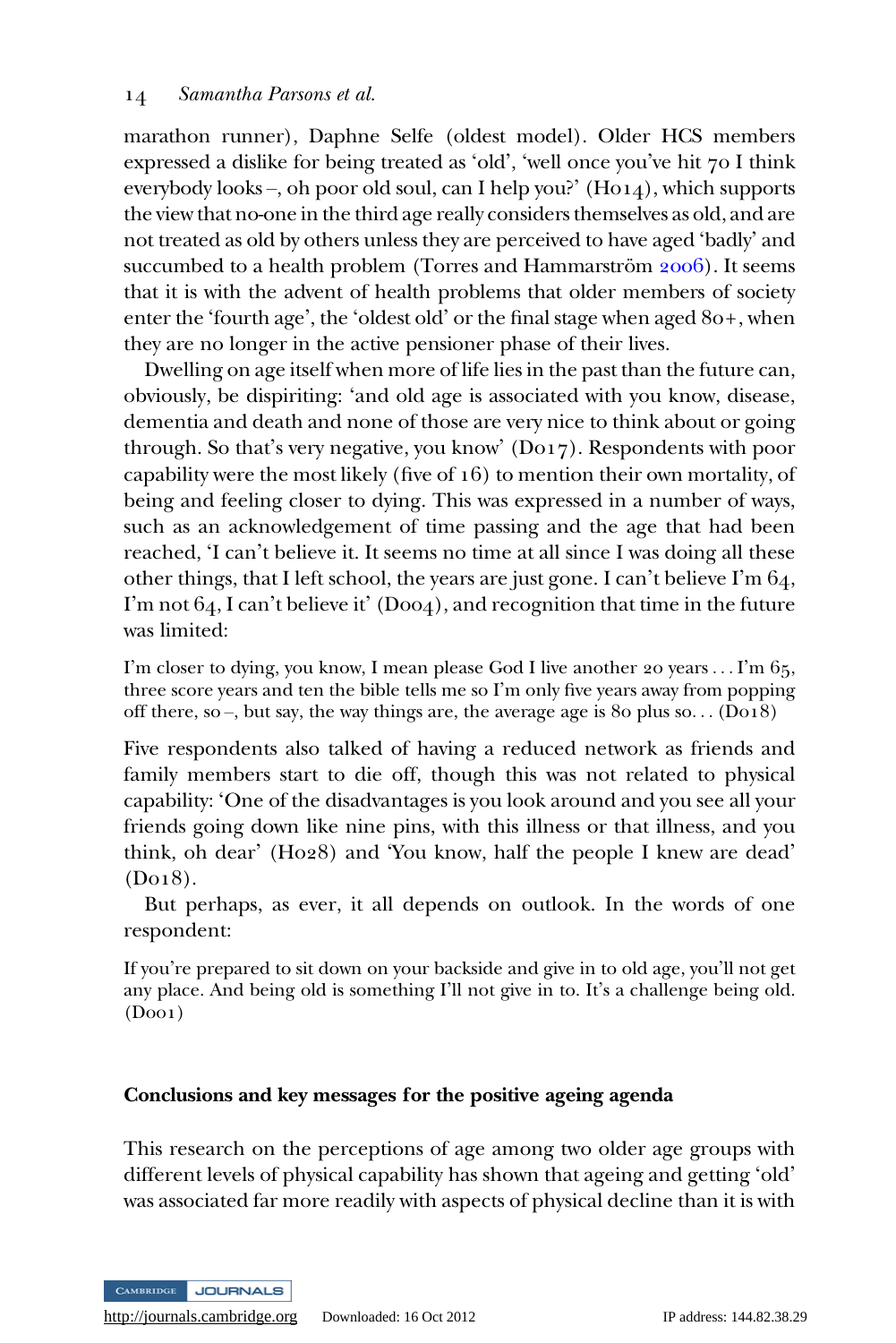the enhanced freedom and opportunities purported by the 'positive ageing' literature (Laslett  $1989$ ) together with the international (World Health Organization  $2002$ ), national (e.g. Andrews  $2002$ ; Dalziel  $2001$ ; Davey and Glasgow 2006; HM Government 2005) and local strategies that have evolved to promote 'positive' and 'active' ageing. However, when looking at the full response an individual gave to the specific question, two-thirds of all respondents did see some advantages to being the particular age they were, with men and women in their seventies as likely to see advantages as the babyboomers in their mid-sixties.

However, it is also important to stress that although physical decline and changing capability were by far the main perceived disadvantage for respondents in the study, they did not dwell on a specific limitation, but rather accepted them as being part of their age (Torres and Hammarström ). Even when a certain amount of physical decline had occurred, those with relatively 'poor' physical capability were as likely to see some advantage to being the age they were as those with 'average' or 'good' capability. However, there was some difference in what was perceived as an advantage or disadvantage by respondents' level of physical capability, with more disparity in opinion being recorded for the advantages than the disadvantages.

Among the advantages and disadvantages discussed, more respondents with good physical capability cited being wiser, lucky, enjoying more leisure time and good health as advantages and a worry of future health problems as a disadvantage. Those with poor capability were more likely to talk of not working, having grandchildren and a bus pass as advantages, with problems with joints and arthritis and being closer to dying as disadvantages. As discussed, there was an overwhelming consensus of opinion for the perceived disadvantage of general declining physical health and capability.

Somewhat against the messages put forward by the positive ageing agenda, the conversations lend support to the literature that show ageing has become heavily associated with decline, and decline of health in particular (Crawford  $1980, 2006$ ; Featherstone and Hepworth  $1991, 1995$ ; Katz  $2000$ ). In their review of how successful ageing has been operationalised in analyses of quantitative data sets, Depp and Jeste  $(2006)$  found that although there was much variability across studies, they were all based, in part, on the absence of physical disability or reduced performance and that age was significantly associated (statistically) with successful ageing across studies. That is, being part of the 'younger old' meant you had aged more successfully. Health and capability are undoubtedly very important: 'And because I've got good health I can do ... I can do all the things I want to do'  $(Do11)$  – but ageing, or rather successful ageing, needs to be viewed across different domains of life.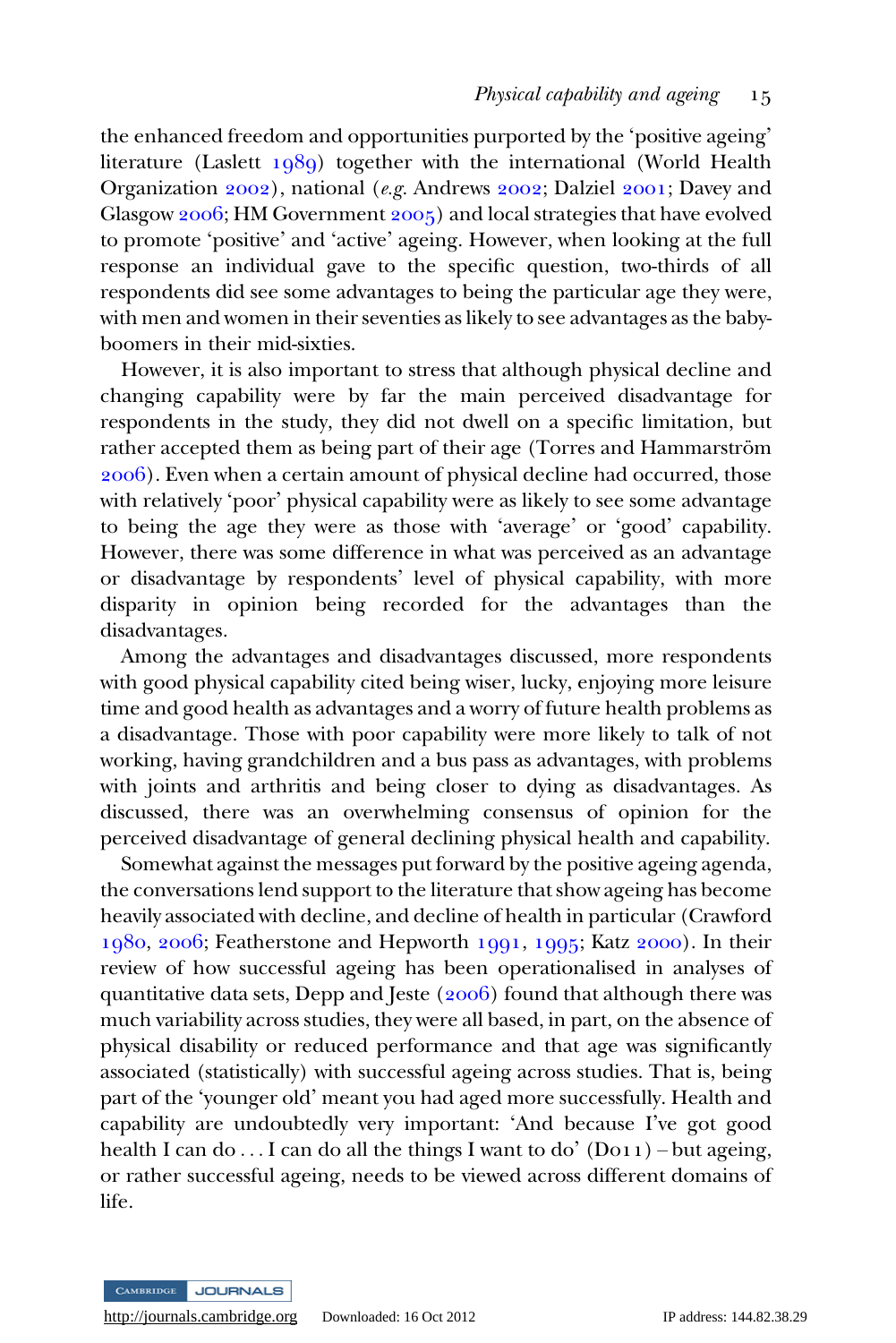#### Samantha Parsons et al.

Being resourceful and thinking positively, or at least not thinking negatively, can help turn the challenging experience of growing older into something more manageable (Baltes and Baltes  $1qqq$ ). If there is an acceptance that growing older is accompanied by a change in what can be achieved, then this does not have to be perceived as a disadvantage. This supports the 'activity' theory of ageing which emphasises the need to remain actively engaged in society in order to adapt successfully to older age (Havighurst and Albrecht  $1953$ ). After all, 'it's no good complaining about it and calling it a disadvantage, you've just got to accept it ... you can't do anything about it so why bother (laughs)? That's my philosophy anyway'  $(Hoo7).$ 

For the positive messages attached to 'successful ageing' or life in the third age to take hold in the perceptions of both older and younger members of society, the narrow concept of successful ageing needs to be challenged. Positive ageing is about far more than not looking your age and not succumbing to illness (Scott and Nolan  $2005$ ).

#### Acknowledgements

This project is part of a collaborative research programme entitled 'Healthy Ageing across the Life Course' (HALCyon). This programme is funded under the New Dynamics of Ageing initiative  $\frac{http://newdynamics.group.shefac.uk/}{http://newdynamics.group.shefac.uk/}{REF_35-35-25-}$ . The funders took no role in the design, execution, analysis or interpretation of the data or in the writing up of the findings. The data collection from both NSHD and HCS cohort members has Medical Research Ethical Committee (MREC) approval. Analysis of the data was approved by the Ethics Committee at the Institute of Education, University of London (FPS 330 HALCyon). The authors would like to extend their thanks to all members of the HALCyon study team.

### NOTES

- 1 For further information, see [www.halcyon.ac.uk](http://www.halcyon.ac.uk).
- For further details on response rates, see [http://www.nshd.mrc.ac.uk/data/](http://www.nshd.mrc.ac.uk/data/response_rates.aspx) [response\\_rates.aspx.](http://www.nshd.mrc.ac.uk/data/response_rates.aspx)
- 3 For further details on NVivo8, see [http://www.qsrinternational.com/products.](http://www.qsrinternational.com/products.aspx) [aspx.](http://www.qsrinternational.com/products.aspx)
- This number is limited to the NSHD participants who have been recently interviewed and had their information coded at the time of writing. The data entry process is currently ongoing.
- Scotland and the South East of England were selected to match two of the three regions where a similar interview with  $1958$  cohort study members had been carried out. For further details, see Elliott et al. (2010).
- Only cohort members who had been able to make the journey to a clinic for an assessment rather than have a home visit were available at the time the sample was drawn.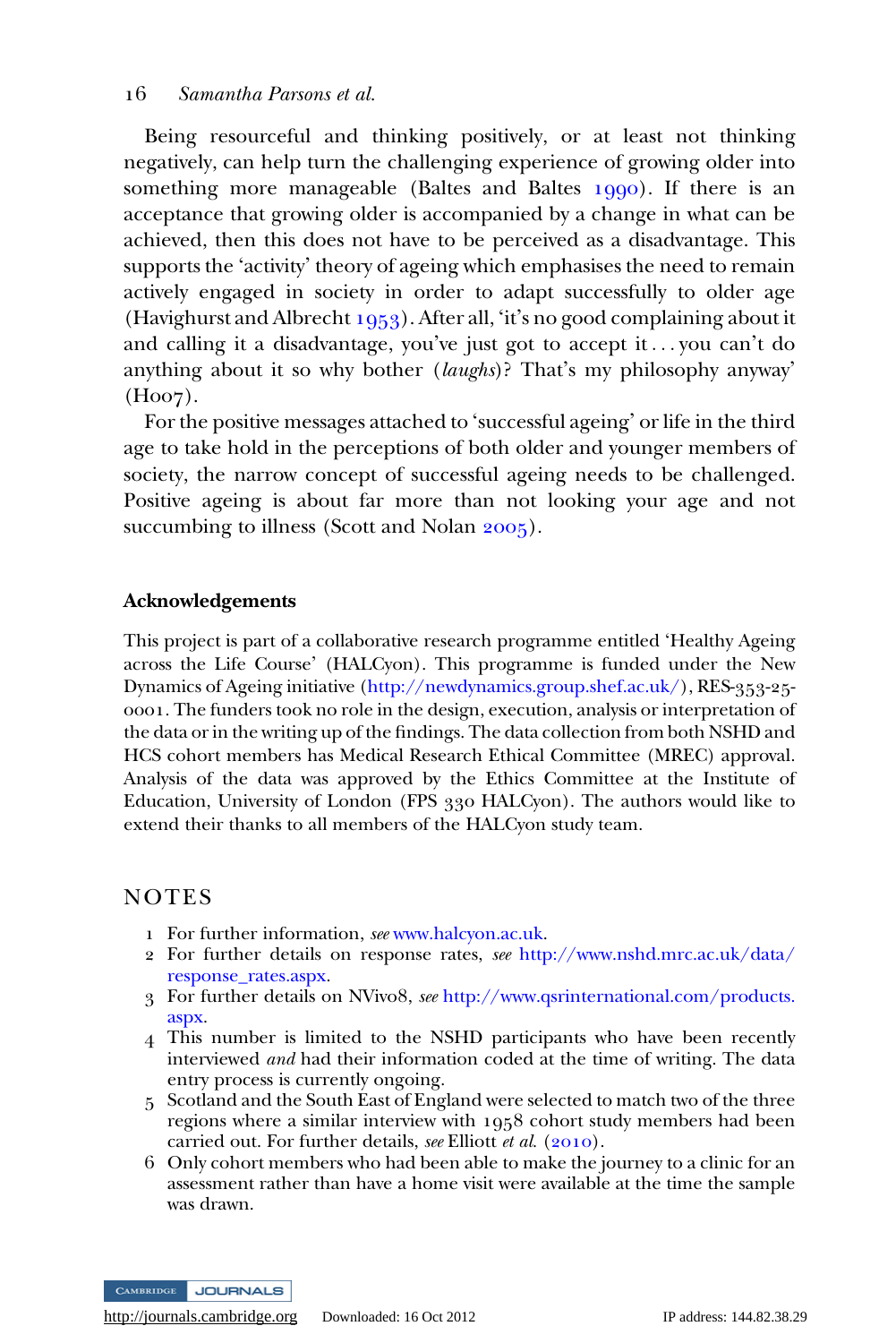#### References

- Andrews, Hon. K. 2002. National Strategy for an Ageing Australia: An Older Australia, Challenges and Opportunities for All. Commonwealth of Australia, Canberra.
- Baltes, P. and Baltes, M. 1990. Psychological perspectives on successful aging: the model of selective optimization with compensation. In Baltes, P. B. and Baltes, M. M. (eds), Successful Aging: Perspectives from the Behavioral Sciences. Cambridge University Press, New York, 1-34.
- Biggs, S. 2001. Toward critical narrativity: stories of aging in contemporary social policy. Journal of Aging Studies,  $15, 4, 303-16$ .
- Birnie, K., Cooper, R., Martin, R., Kuh, D., Sayer, A., Alvarado, B., Bayer, A., Christensen, K., Cho, S-i., Cooper, C., Corley, J., Craig, L., Deary, I., Demakakos, P., Ebrahim, S., Gallacher, J., Gow, A., Gunnell, D., Haas, S., Hemmingsson, T., Inskip, H., Jang, S.-n., Noronha, K., Osler, M., Palloni, A., Rasmussen, F., Santos-Eggimann, B., Spagnoli, J., Starr, J., Steptoe, A., Syddall, H., Tynelius, P., Weir, D., Whalley, L., Zunzunegui, M., Ben-Shlomo, Y. and Hardy, R. 2011. Childhood socioeconomic position and objectively measured physical capability levels in adulthood: a systematic review and meta-analysis. PLoS One  $6$ , 1, e.15564. doi:10.1371/journal. pone.oo15564. Available online at [http://dx.plos.org/](http://dx.plos.org/10.1371/journal.pone.0015564)10.1371/journal.pone. 0015564.
- Black, H. 2009. Pictures of suffering in elders' narratives. *Journal of Aging Studies*,  $23$ .  $2, 82-9.$
- Brandtstädter, J. and Renner, G. 1990. Tenacious goal pursuit and flexible goal adjustment: explication and age related analysis of assimilative and accommodative strategies of coping. Psychology and Aging,  $5, 1, 58-67$ .
- Brandtstädter, J. and Rothermund, K. 2002. The lifecourse dynamics of goal pursuit and goal adjustment: a two-process framework. *Developmental Review*,  $22$ ,  $1$ ,  $117-50$ .
- Carrigan, M. and Szmigin, I. 2000. Advertising in an ageing society. Ageing  $\mathcal{F}$  Society,  $20, 2, 217 - 33.$
- Cartledge, P. 2001. Spartan Reflections. Duckworth & Co., London.
- Chapman, S. 2005. Theorizing about aging well: constructing a narrative. *Canadian* Journal of Aging,  $24$ , 1,  $9-18$ .
- Chapman, S. 2006. A 'new materialist' lens on aging well: special things in later life. Journal of Aging Studies, **20**, 3,  $207-16$ .
- Crawford, R. 1980. Healthism and the medicalization of everyday life. *International* Journal of Health Services,  $10, 3, 365 - 88$ .
- Crawford, R. 2006. Health as meaningful social practice. *Health*, **10**, 4, 401–20.
- Dalziel, L. 2001. The New Zealand Positive Ageing Strategy. Senior Citizens Unit, Ministry of Social Policy, Wellington.
- Davey, J. and Glasgow, K. 2006. Positive ageing a critical analysis. Policy Quarterly,  $a$ ,  $4, 21-7.$
- Depp, C. and Jeste, D. 2006. Definitions and predictors of successful aging: a comprehensive review of larger quantitative studies. American Journal of Geriatric  $P$ sychiatry, 14,  $6-20$ .
- Elder, G. 1998. The life course and human development. In Lerner, R. (ed.), Handbook of Child Psychology. Volume  $1$ , fifth edition, Wiley, New York,  $939 - 91$ .
- Elliott, J., Gale, C., Kuh, D. and Parsons, S. 2011. The design and content of the HALCyon qualitative study: a qualitative sub-study of the National Study of Health and Development and the Hertfordshire Cohort Study. CLS Working Paper  $2011/$ , Centre for Longitudinal Studies, London.
- Elliott, J., Miles, A., Parsons, S. and Savage, M. 2010. The design and content of the 'Social Participation' study: a qualitative sub-study conducted as part of the age

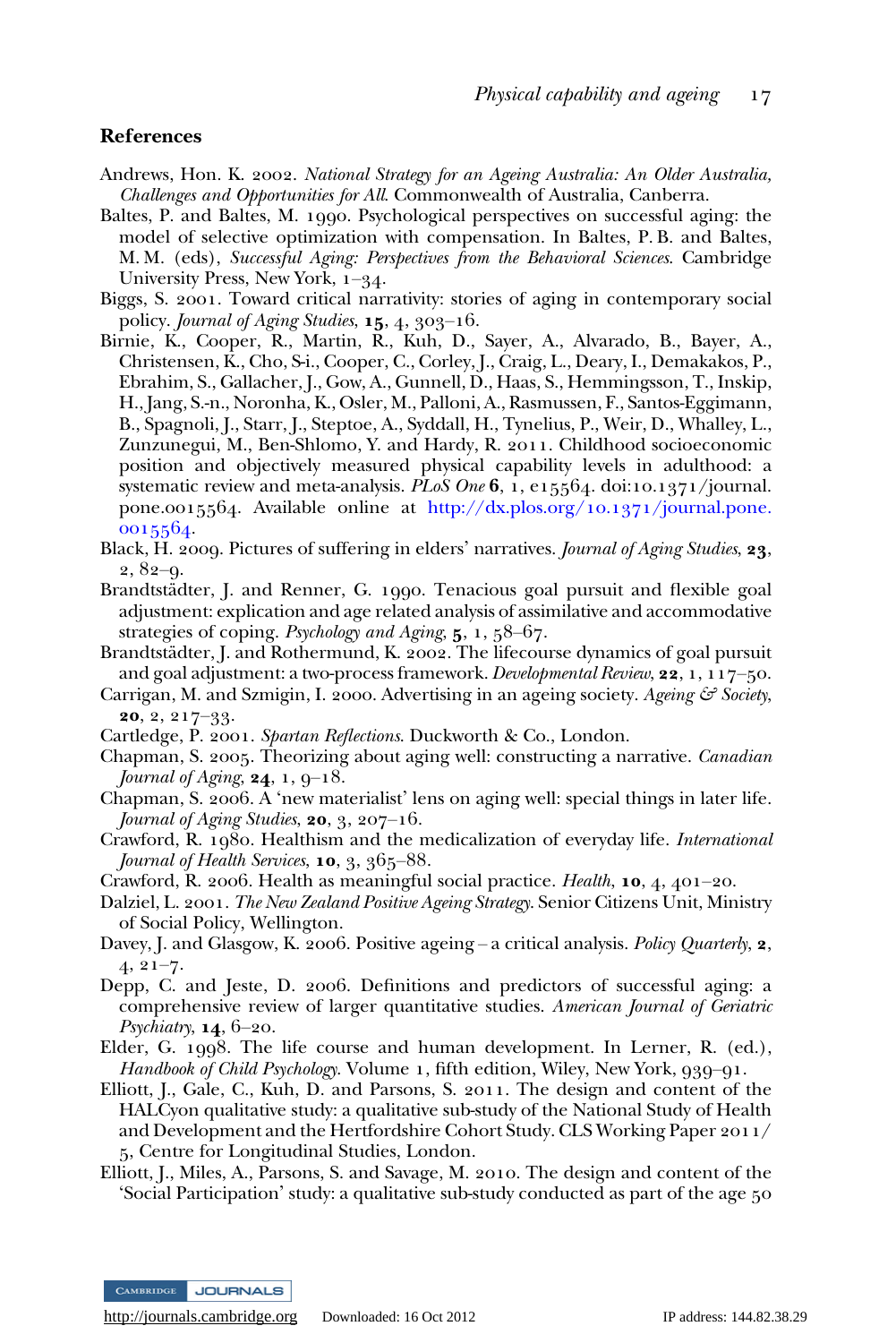(2008) sweep of the National Child Development Study. CLS Working Paper 2010/3, Centre for Longitudinal Studies, London.

- Estes, C. L. and Binney, E. A. 1989. The biomedicalization of Aging Dangers and Dilemmas. The Gerontologist,  $29, 5, 587-96$ .
- Eurostat 2010. Eurostat Yearbook 2010. Eurostat, Luxembourg.
- Featherstone, M. and Hepworth, M. 1989. Ageing and old age: reflections on the postmodern life course. In Bytheway, B., Keil, T., Allatt, P. and Bryman, A. (eds), Becoming and Being Old: Sociological Approaches to Later Life. Sage, London,  $143-57$ .
- Featherstone, M. and Hepworth, M. 1991. The mask of ageing and the postmodern life course. In Featherstone, M., Hepworth, M. and Turner, B. (eds) The Body: Social *Process and Cultural Theory.* Sage, London,  $371-89$ .
- Featherstone, M. and Hepworth, M. 1995. Images of positive aging. In Featherstone, M. and Wernick, A. (eds), *Images of Aging*. Routledge, London, 29–47.
- Gilleard, C. 2007. Old age in ancient Greece: narratives of desire, narratives of disgust. Journal of Aging Studies,  $21, 1, 81-92$ .
- Gubrium, J. and Holstein, J. 2001. Institutional Selves: Troubles Identities in a Postmodern World. Oxford University Press, Oxford.
- Havighurst, R. and Albrecht, R. 1953. Older People. Longmans, Green and Co., New York.
- HM Government 2005. Opportunity Age: Meeting the Challenges of Ageing in the 21st Century. HM Government, London.
- Holstein, M. 2000. The 'New Aging': imagining alternative futures. In Schaie, K. and Hendricks, J. (eds), The Evolution of the Aging Self: The Societal Impact of the Aging *Process.* Springer Publishing, New York, 319–31.
- Itzin, C. 1990. As old as you feel. In Thompson, P., Itzin, C. and Abenstern, M. (eds), I Don't Feel Old: The Experience of Later Life. Oxford University Press, Oxford, 107–30.
- Jones, R. 2006. 'Older people' talking as if they are not older people: positioning theory as an explanation. Journal of Aging Studies, 20, 1, 79-91.
- Karpf, A. 2011. In this Golden Age of Ageing, Old People Are Met with Fear and Loathing. Available online at [http://www.guardian.co.uk/commentisfree/](http://www.guardian.co.uk/commentisfree/2011/jun/28/social-care-older-people)2011/jun/28/ [social-care-older-people](http://www.guardian.co.uk/commentisfree/2011/jun/28/social-care-older-people).
- Katz, S. 2000. Busy bodies: activity, aging and the management of everyday life. Journal of Aging Studies,  $14, 2, 135-52$ .
- Katz, S. 2008. Busy bodies: thinking of age: personal reflections on critical gerontology. *Journal of Aging Studies*,  $22, 2, 140-6$ .
- Kirkwood, T. 2001. The End of Age Lecture 4: Making Choices. Radio 4 Reith Lectures 2001. Available online at [http://www.bbc.co.uk/radio](http://www.bbc.co.uk/radio4/reith2001/lecture4_print.shtml)4/reith2001/lecture4\_ [print.shtml.](http://www.bbc.co.uk/radio4/reith2001/lecture4_print.shtml)
- Kuh, D., Pierce, M., Adams, J., Deanfield, J., Ekelund, U., Friberg, P., Ghosh, A., Harwood, N., Hughes, A., Macfarlane, P., Mishra, G., Pellerin, D., Wong, A., Stephen, A., Richards, M. and Hardy, R. 2011. Cohort profile: updating the cohort profile for the MRC National Survey of Health and Development: a new clinicbased data collection for ageing research. *International Journal of Epidemiology*,  $40, 1$ , e1–9. doi:10.1093/ije/dyq231.
- Laliberte Rudman, D. 2006. Shaping the active, autonomous and responsible modern retiree: an analysis of discursive technologies and their links with neoliberal political rationality. Ageing  $\mathcal{C}$  Society, **26**, 2, 181-201.
- Lanzieri, G. 2006. Long term population projections at the national level. *Statistics in* Focus,  $\frac{9}{2006}$ . Available online at [http://epp.eurostat.ec.europa.eu/cache/](http://epp.eurostat.ec.europa.eu/cache/ITY_OFFPUB/KS-NK-06-003/EN/KS-NK-06-003-EN.PDF) [ITY\\_OFFPUB/KS-NK-](http://epp.eurostat.ec.europa.eu/cache/ITY_OFFPUB/KS-NK-06-003/EN/KS-NK-06-003-EN.PDF)06-003/EN/KS-NK-06-003-EN.PDF.
- Laslett, P. 1989. A Fresh Map of Life: The Emergence of the Third Age. Weidenfeld and Nicolson, London.

**JOURNALS**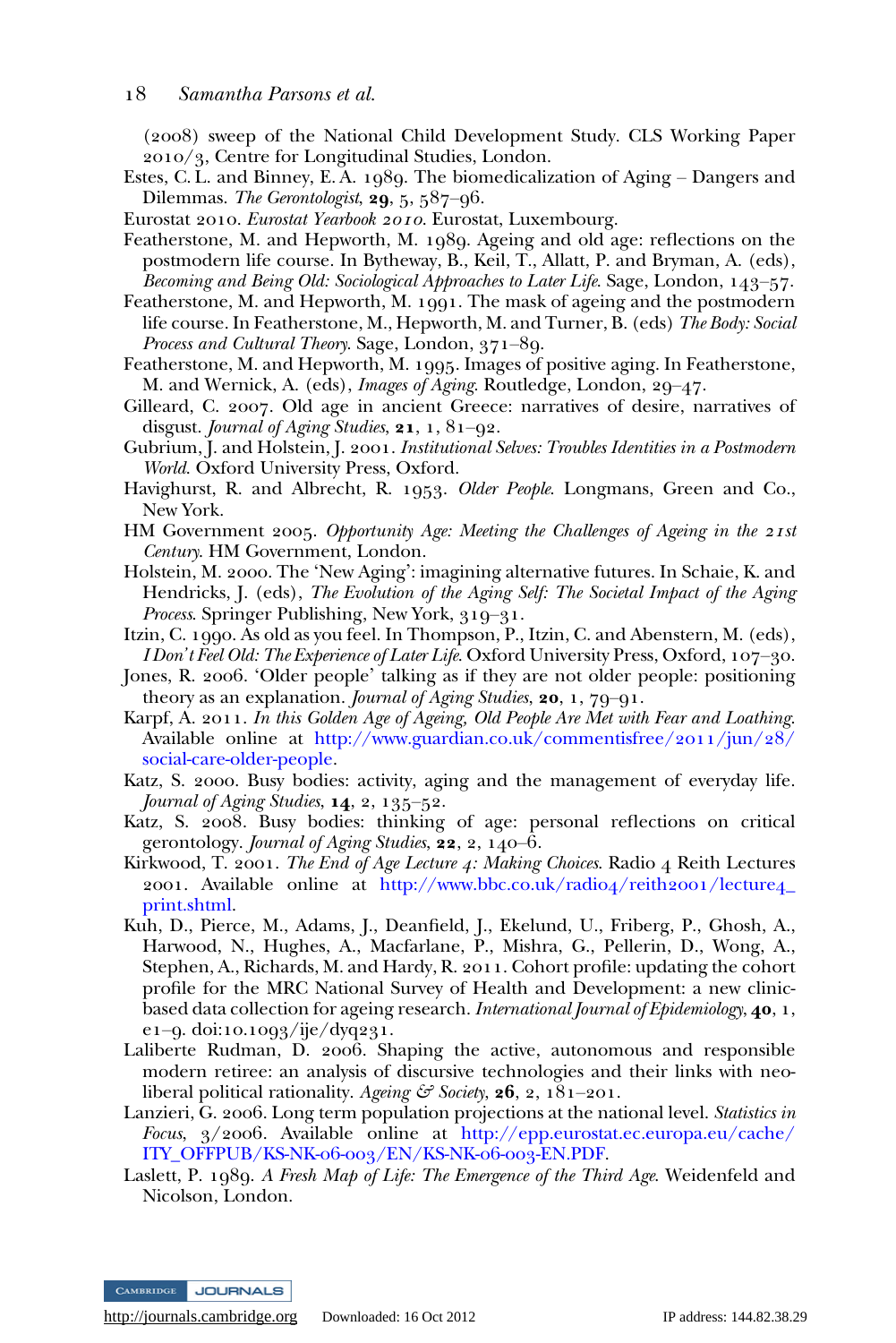- Lumme-Standt, K. 2011. Images of ageing in 50+ magazine. Journal of Aging Studies,  $25, 1, 45 - 51.$
- McDaniel, S. 2005. Sentenced by a metaphor: living with aging. *Recent Advances*, Recent Updates,  $6, 3, 275 -8.$
- McHugh, K. 2003. Three faces of ageism: society, image and place. Ageing  $\mathcal{F}$  Society, 23, 2,  $165 - 85$ .
- Moynagh, M. and Worsley, R. 2009. Changing Lives, Changing Business: Seven Life Stages in the  $2$ Ist Century. A & C Black, London.
- Moynihan, J. 2011. Beware the fortune tellers peddling genetic tests. British Medical  $Journal, 342, C7233.$
- Office for National Statistics 2010. Statistical Bulletin: Older People's Day 2010. Available online at [http://www.statistics.gov.uk/pdfdir/age](http://www.statistics.gov.uk/pdfdir/age0910.pdf)oq10.pdf (accessed online August 2011).
- Phillipson, C., Leach, R., Money, A. and Biggs, S. 2008. Social and cultural constructions of ageing: the case of the baby boomers. Sociological Research Online, 13, 3. Available online at [http://socresonlone.org.uk/](http://socresonlone.org.uk/13/3/5.html)13/3/5.html (accessed online  $\text{[uly 2011)}.$
- Pratt, L. 2000. The old women of ancient Greece and the Homeric Hymn to Demeter. Transactions of the American Philological Association, 130, 2000,  $41-65.$
- Rowe, J. and Kahn, R. 1987. Human aging: usual and successful. Science,  $237,4811$ ,  $143 - 9.$
- Rozanova, J. 2010. Discourse of successful aging in The Globe  $\mathcal{F}$  Mail: insights from critical gerontology. Journal of Aging Studies,  $24, 4, 213-22$ .
- Scott, J. and Nolan, J. 2005. Ageing positive? Not according to the British public. GeNet Working Paper No. 7. Department of Sociology, University of Cambridge.
- Sinding, C. and Gray, R. 2005. Active aging spunky survivorship? Discourses and experiences of the years beyond breast cancer. Journal of Aging Studies,  $19, 2$ ,  $147 - 61.$
- Strand, B. H., Cooper, R., Hardy, R., Kuh, D. and Guralnik, J. 2011. Lifelong socioeconomic position and physical performance in midlife: results from the British 1946 birth cohort. European Journal of Epidemiology,  $26, 6, 475-83$ .
- Suzman, R. M., Willis, D. P. and Manton, K. G. (eds) 1992. The Oldest Old. Oxford University Press, New York.
- Syddall, H., Evandrou, M., Cooper, C. and Sayer, A. 2009. Social inequalities in grip strength, physical function and falls among community dwelling older men and women: findings from the Hertfordshire Cohort Study. Journal of Aging and Health,  $21, 6, 913 - 39.$
- Syddall, H., Roberts, H., Evandrou, M., Cooper, C., Bergman, H. and Sayer, A. 2010. Prevalence and correlates of frailty among community-dwelling older men and women: findings from the Hertfordshire Cohort Study. Age and Ageing,  $39, 2, 197$ 203.
- Syddall, H. E., Sayer, A. A., Dennison, E. M., Martin, H. J., Barker, D. J. and Cooper, C. 2005. Cohort profile: the Hertfordshire Cohort Study. International Journal of Epidemiology, **34**, 6,  $1234-42$ .
- Taylor, P. 2002. New Policies for Older Workers: Transitions After 50 Series. Policy, Bristol, UK.
- The Pensions Commission 2004. Pensions: Challenges and Choices. The First Report of the Pensions Commission. The Stationary Office, London.
- Thompson, P. 1992. 'I don't feel old': subjective ageing and the search for meaning in later life. Ageing  $\mathcal{F}$  Society, **12**, 1, 23–47.